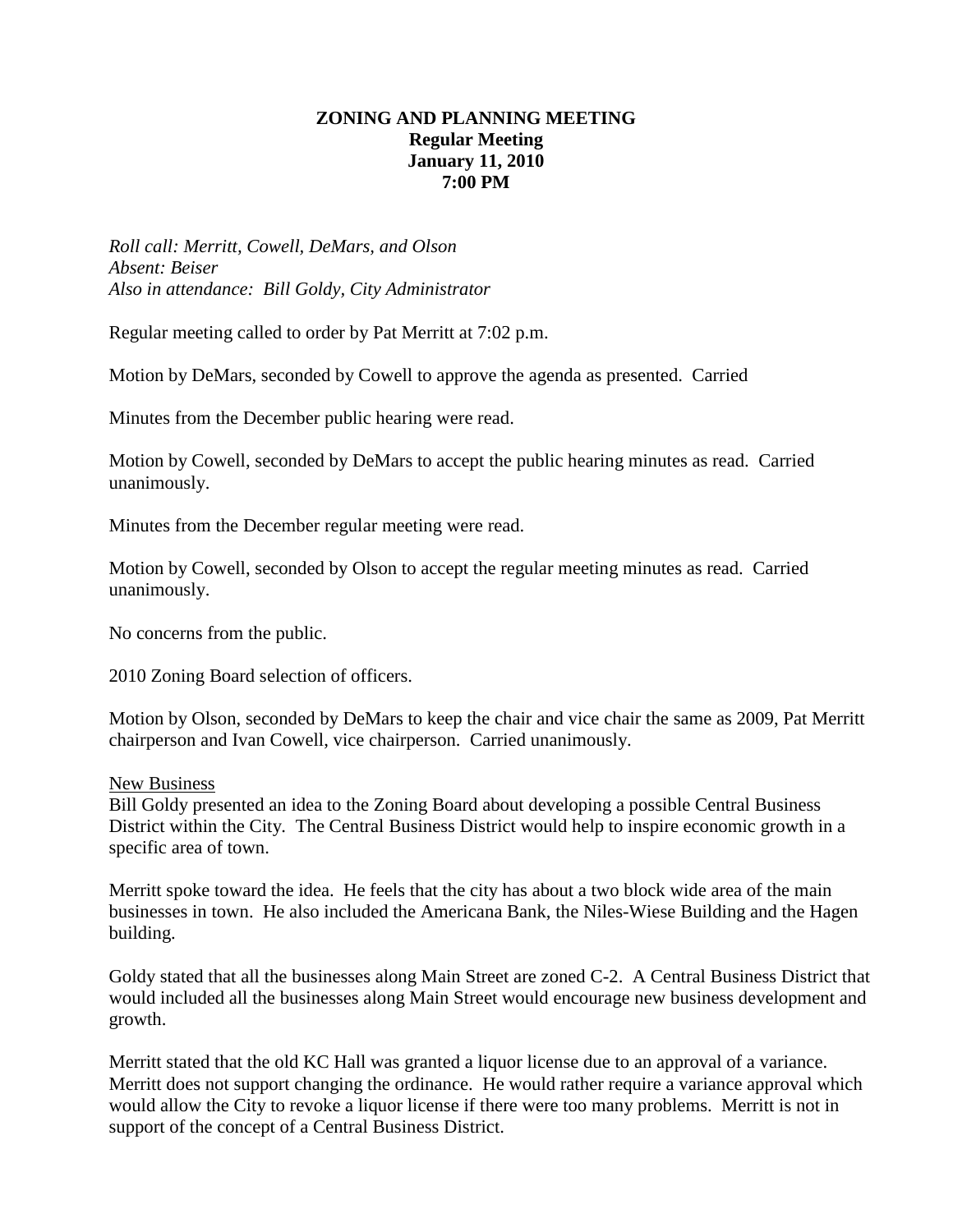Discussion of the zoning for the Niles-Wiese property south of town. Goldy informed the board that the property is not zoned. There has been a question about the zoning because there is a possibility that the building will be leased out.

Discussion of the zoning for the Niles-Wiese property and the United Snack Group property was tabled until the February meeting. Goldy will research the area and present his findings at the next meeting.

#### Old Business

Liquor License Code Amendment for school properties.

Merritt recommends that the set back requirement between a school property and a liquor license to be 700 feet.

Cowell and DeMars asked about businesses with liquor licenses being built outside of city limits. Goldy stated that we only jurisdiction over property within corporate city limits.

Motion by Cowell, seconded by Olson to recommend to the city council to amend the liquor ordinances to include a 700 foot set-back requirement between a liquor license and any school property. Carried unanimously.

Goldy reminded the board that the requirement will be measured from property line to property line.

Merritt informed the board that there will be three public hearings at the February 8, 2010 meeting. The 2<sup>nd</sup> Ave SE vacation, Niles-Heyer Subdivision vacation, and the liquor license amendment open public discussion.

Additional concerns from zoning board members.

Merritt would like information on the snowmobile ordinance to be published on the Notice to Residents card.

Goldy has instructed law enforcement to watch the trouble spots and issues citations if they notice violations to the City Code.

Cowell asked about the boulevard and whether that is considered private property in the instance of this ordinance.

Goldy will research the ordinance in more depth and report back to the board next month

Next regular meeting will be February 8, 2010 at 7:00 p.m.

Motion by Olson, seconded by Cowell to adjourn the meeting at 7:35 p.m. Carried.

### **ZONING AND PLANNING MEETING Public Hearing February 8, 2010**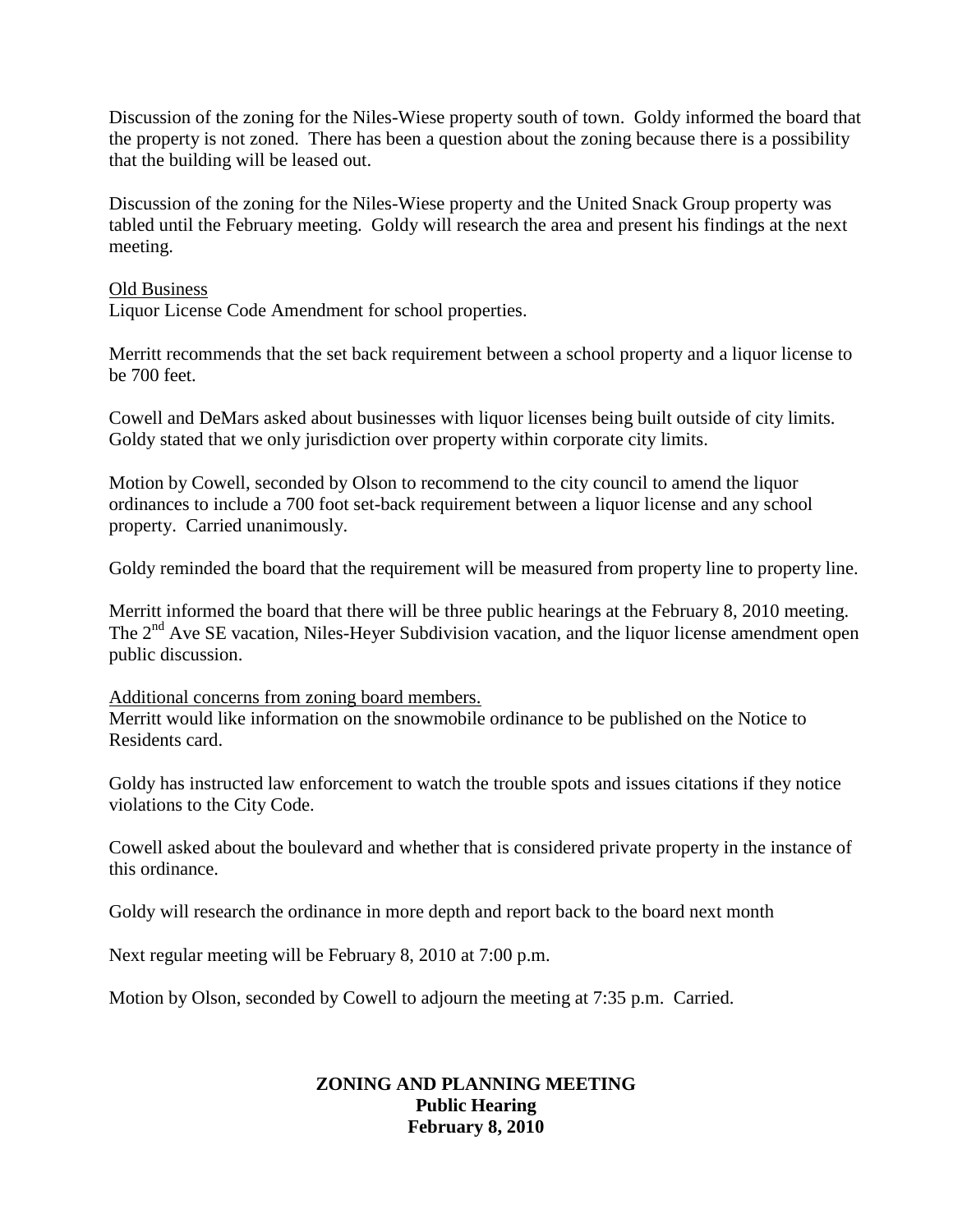#### **7:00 PM**

*Roll call: Merritt, Cowell, DeMars, Beiser and Olson Absent: None Also in attendance: Bill Goldy, City Administrator and Todd Kavitz*

Public hearing called to order by Pat Merritt at 7:00 p.m.

The purpose of this public hearing is for the citizens of Medford to voice their concerns and ask questions regarding setbacks of churches and schools from establishments serving liquor and in which zone liquor establishments are allowed.

Bill Goldy presented information on the code requiring a setback of 300 feet from any church or school from a liquor license. Goldy summarized the information currently in the code to obtain a liquor license. The Planning & Zoning Board needs to discuss in what zone a liquor license will be allowed. Goldy is recommending liquor licenses be allowed in C-2 and C-3 districts.

Beiser asked what properties are currently zoned C-1. Goldy explained that these are basically commercial properties located around residential districts.

Cowell asked about the C-2 district. Goldy read from the code the definitions of each commercial zone.

Discussion on the setbacks between schools and a liquor license.

Goldy spoke toward the idea of allowing liquor licenses to be issued to our downtown businesses. Potentially this could benefit all the businesses along Main Street encouraging growth and stimulating the economic activity and development.

Beiser feels the more businesses we can get downtown, the better the town is.

DeMars has issues with parking downtown. We do have to deal with what currently exists.

Goldy feels that there are differences between the Muni and a restaurant. He feels people will continue to go the Muni. The Muni is great for the city, it is profitable. The city still needs to be receptive to private individuals to be able to do what they need to do.

Currently the code reads that there is a 300 foot setback between a liquor license and churches and schools. Goldy is recommending allowing a zero foot setback from churches within a C-2 and C-3 district. Goldy feels our code currently is creating an undue burden on our property owners that would like to create new businesses.

Merritt feels that a new restaurant would be wonderful, but he has a difficult time accepting the idea of a liquor license being issued that close to a church.

Kavitz talked about the parking issue and the possibility of the County fixing County Road 45 and possibly adding 45 degree parking. Kavitz also commented on the current wording of the ordinance concerning the tool of measurement for the 300 feet. Whether it be building to building or property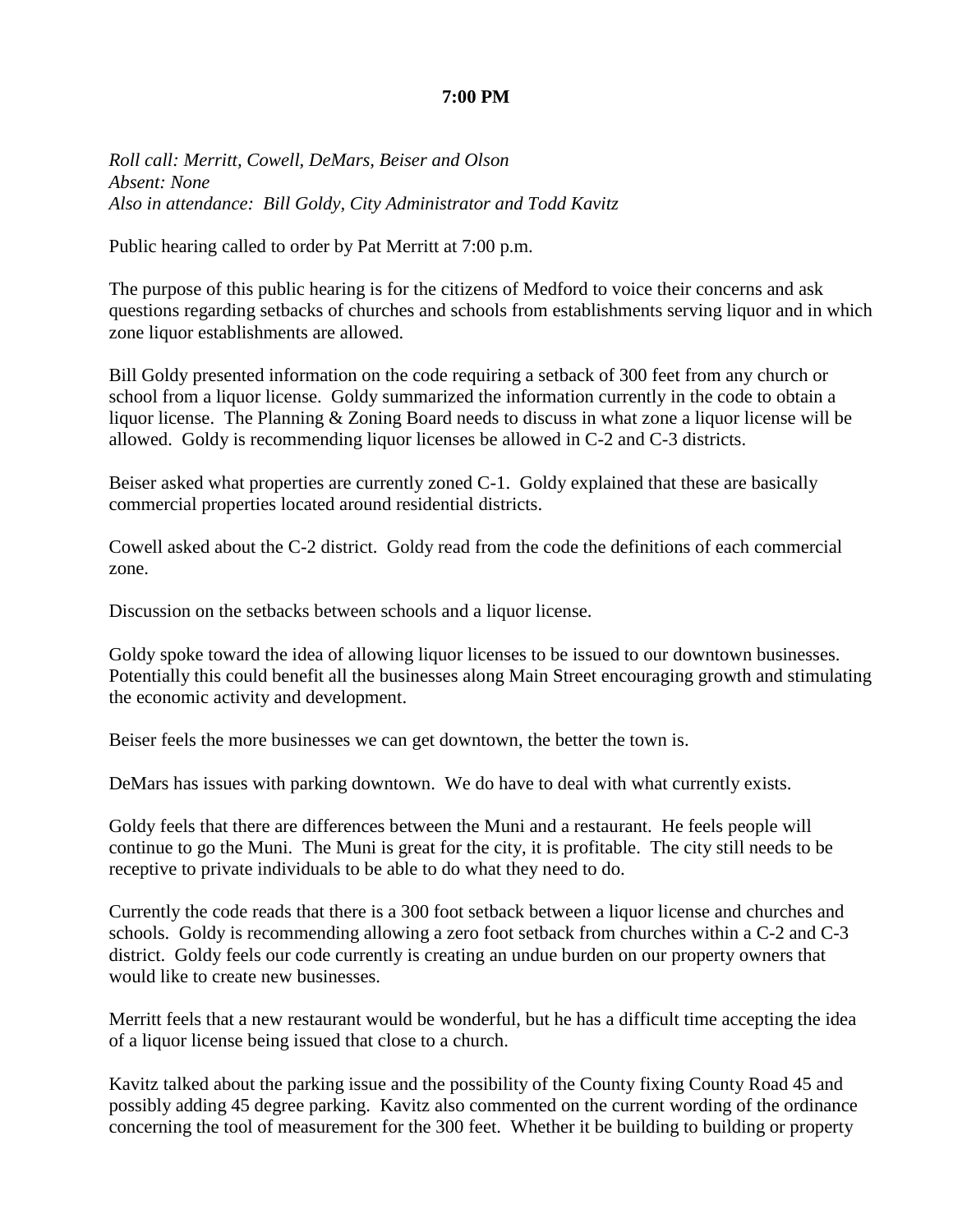line to property line. The Muni and Celebrations currently are closer than 300 feet from the Catholic Church.

Merritt stated the Council has determined that the code will be more specific and the decision was to clarify that the measurement would be taken from property line to property line.

Kavitz feels a sit down restaurant possibly serving beer or wine is a more family oriented use than a bar, like the Muni where you have to be 21 years old to enter. The ordinance states you have to have seating for at least 30 people to be a restaurant, and that would be the case here.

Merritt concluded the public hearing and asked for additional discussion or questions from the zoning board.

Cowell asked Kavitz if the remodeling of the building would be handicap accessible. Kavitz answered that yes, if this would be moving forward, all state and federal regulations would have to met in order to get a permit.

Motion by Beiser, seconded by Olson to recommend to the city council to change the code to allow a liquor license as a permitted use in a C-3 district. Motion carried unanimously.

Motion by DeMars, seconded by Beiser to recommend to the city council a zero foot setback between churches and liquor licenses in a C-2 and C-3 district. Yes: DeMars, Beiser, Olson, Cowell No: Merritt Motion carried.

Motion by DeMars to recommend to the city council a 500 foot setback between schools and liquor licenses. Motion dies for lack of second.

Motion by Beiser, seconded DeMars by to recommend to the city council a 300 foot setback between schools and liquor licenses. Yes: Beiser and DeMars No: Merritt, Cowell, Olson Motion Fails.

Motion by Cowell, seconded by Olson to recommend to the city council a 600 foot setback between schools and liquor licenses. Yes: Cowell, Olson, Merritt No: Beiser and DeMars Motion Passes.

Motion by Beiser, seconded by Olson to adjourn the public hearing at 7:41. Motion carried.

**ZONING AND PLANNING MEETING Public Hearing February 8, 2010**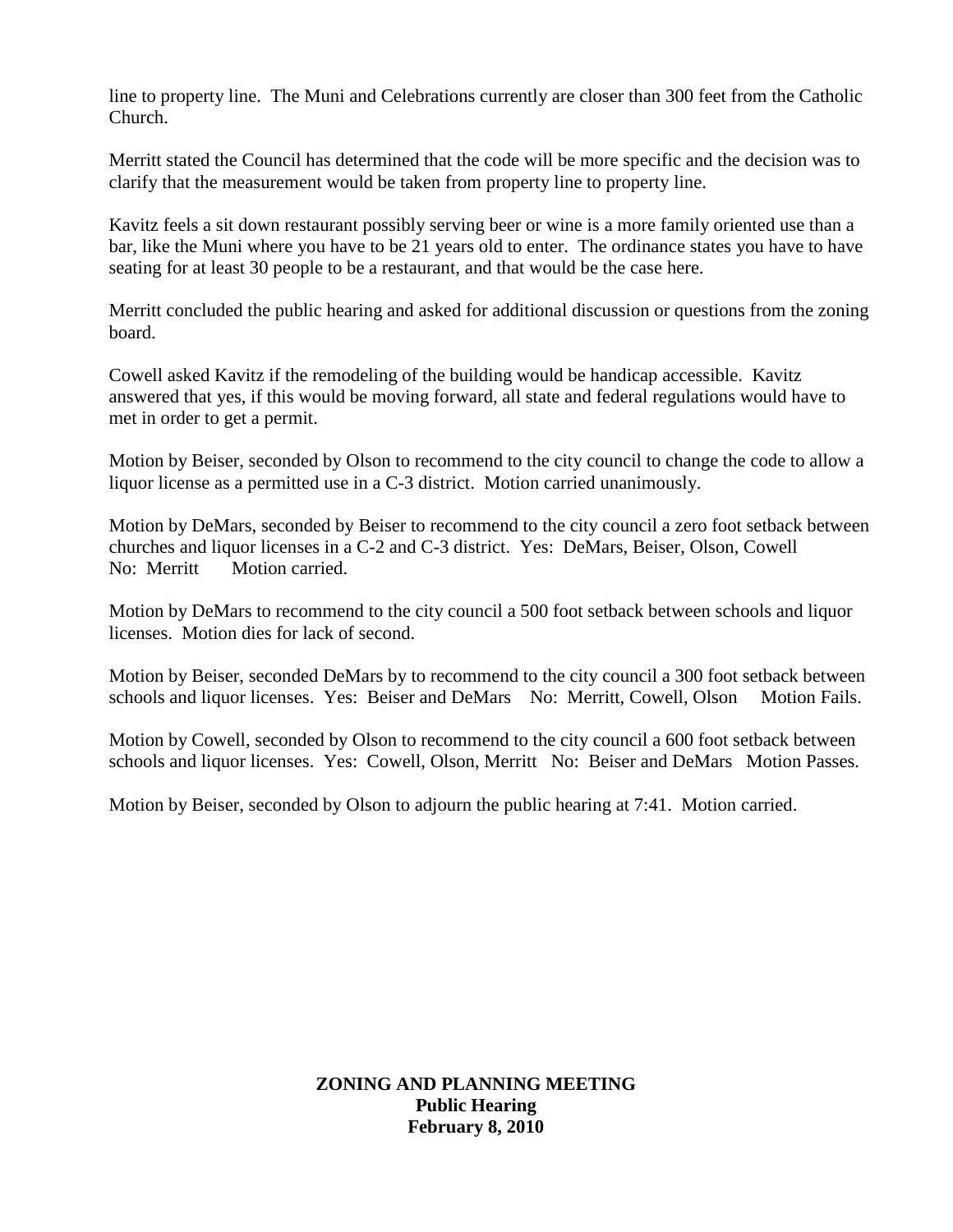### **7:43 PM**

*Roll call: Merritt, Cowell, DeMars, Beiser and Olson Absent: None Also in attendance: Bill Goldy, City Administrator and Todd Kavitz*

Public hearing called to order by Pat Merritt at 7:43 p.m.

The purpose of this public hearing is for the citizens of Medford to voice their concerns and ask questions regarding the vacation of a portion of a utility easement in the Niles/Heyer Subdivision.

Merritt and Goldy gave background information concerning this property. Mr. Niles needed to purchase a sliver of land from Mr. Heyer in order to have a larger driveway. Now, a portion of the utility easement needs to be vacated.

No statements from the public.

Further discussion of the Zoning Board. None.

This concludes the public input portion of the public hearing.

Motion by Cowell, seconded by Olson to recommend to the city council to vacate a portion of the Niles/Heyer Subdivision easement. Carried unanimously.

Motion by Cowell, seconded by Beiser to adjourn the public hearing at 7:45 p.m. Carried unanimously.

> **ZONING AND PLANNING MEETING Public Hearing February 8, 2010 7:45 PM**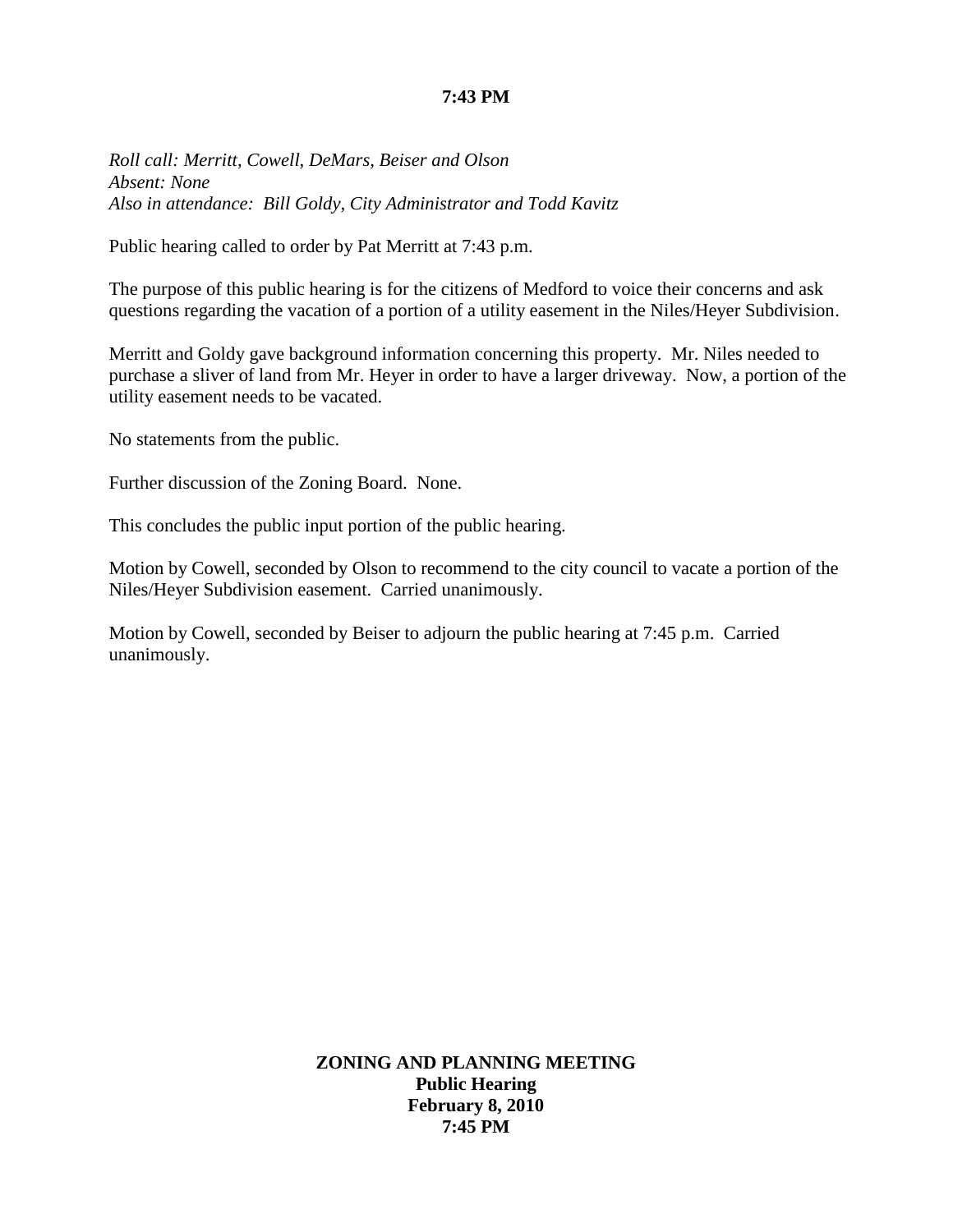*Roll call: Merritt, Cowell, DeMars, Beiser and Olson Absent: None Also in attendance: Bill Goldy, City Administrator*

Public hearing called to order by Pat Merritt at 7:45 p.m.

The purpose of this public hearing is for the citizens of Medford to voice their concerns and ask questions regarding the vacation of a portion of Second Avenue SE.

Bill Goldy explained the need for this vacation. A portion of the Medford Fire Hall is extended out into  $2<sup>nd</sup>$  Ave SE. To fix the property line issue, a vacation is needed.

Motion by Olson, seconded by Cowell to recommend to the City Council to approve the vacation request of a portion of  $2<sup>nd</sup>$  Avenue SE. Carried unanimously.

Motion by Cowell, seconded by DeMars to close the public hearing at 7:47 PM. Carried unanimously.

### **ZONING AND PLANNING MEETING Regular Meeting February 8, 2010 7:47 PM**

*Roll call: Merritt, Cowell, DeMars, Beiser and Olson Absent: None Also in attendance: Bill Goldy, City Administrator*

Public hearing called to order by Pat Merritt at 7:47 p.m.

Minutes from the January minutes were read.

Motion by DeMars, seconded by Olson to approve the minutes as presented. Carried unanimously.

No concerns from the public.

New Business

Discussion of zoning parcels within the city limits that were not zoned during the first zoning process.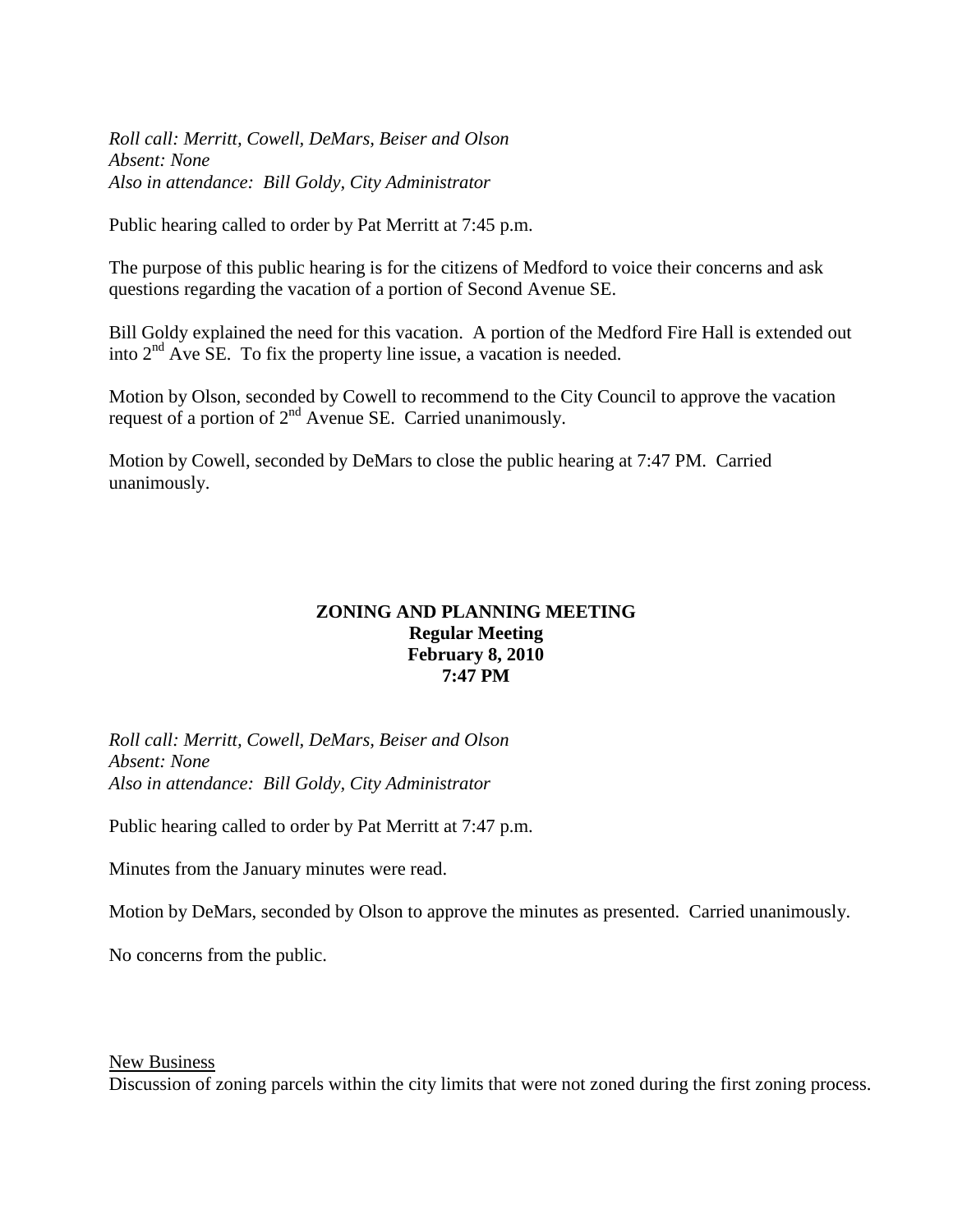There are four properties that the city needs to look at and go through the process to zone these parcels.

The parcel owned by Frank Panos, the Cabinet Shop, needs to be zoned.

Merritt asked if a conditional use permit would work.

Goldy informed the board about an interim use permit. This would be a provisional use that you can add time restraints and other restrictions the board sees fit. Goldy will gather more information and present at the next zoning board meeting.

The parcels south of town on County Road 45 which are currently United Snack Group and Niles-Wiese storage building also need to be zoned.

Goldy feels an I-1 designation would fit for these parcels. Goldy read the definition of an I-1 district. The other designation could be C-1. Goldy read the definition of a C-1 district. Goldy recommends zoning both properties I-1.

Merritt disagrees with the I-1 recommendation. He feels that houses could potentially be built all through that area. Merritt feels it should be a C-2.

Goldy read through permitted and not permitted uses for an I-1 district.

No decisions need to be made tonight.

Olson asked about renewal dates for conditional use permits. Merritt answered that no, we do not need to review properties on a set schedule. Conditional use permits stay with the property.

The last property to be zoned will be the wastewater treatment plant.

All the properties will be discussed later with the proper public hearings and notification to property owners.

Motion by Olson, seconded by Beiser to adjourn the regular meeting at 8:05 p.m. Carried unanimously.

# **ZONING AND PLANNING MEETING Regular Meeting March 15, 2010 7:00 PM**

*Roll call: Merritt, Cowell,, Beiser, Olson, and DeMars Absent: None*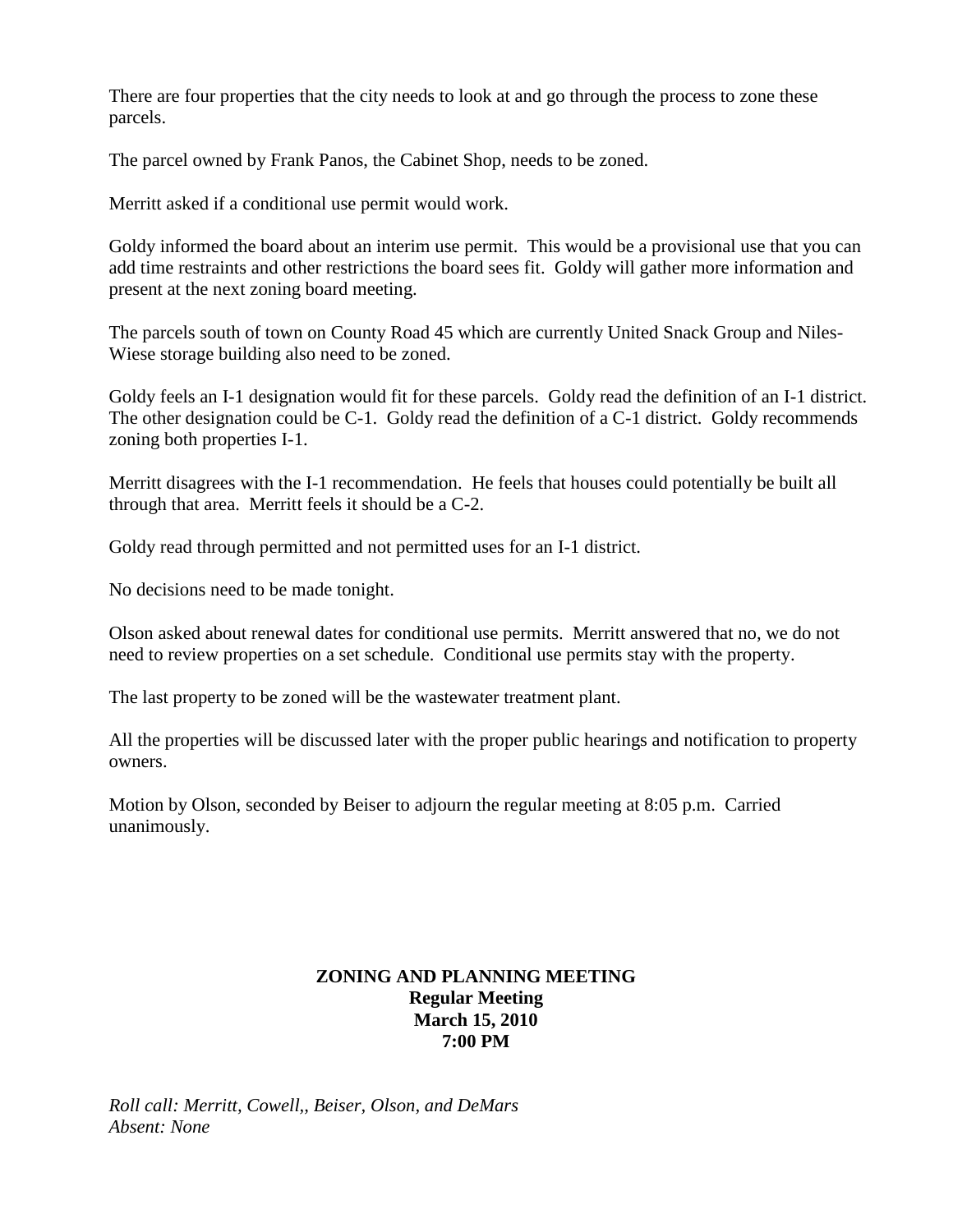#### *Also in attendance: Amber Kniefel*

Regular meeting called to order by Pat Merritt at 7:02 p.m.

Motion by Cowell, seconded by Olson to approve the agenda as presented. Carried

Minutes from the public hearing involving a proposed amendment to the liquor license were read.

Motion by Olson, seconded by Cowell to accept the public hearing minutes as read. Carried unanimously.

Minutes from the public hearing involving the Niles/Heyer Subdivision easement vacation request were read.

Motion by Beiser, seconded by Cowell to accept the public hearing minutes as read. Carried unanimously.

Minutes from the public hearing involving a vacation of a portion of  $2<sup>nd</sup>$  Ave SE were read.

Motion by Beiser, seconded by Olson to accept the public hearing minutes as read. Carried unanimously.

Minutes from the February regular meeting were read.

Motion by Olson, seconded by Cowell to accept the regular meeting minutes as read. Carried unanimously.

No concerns from the public.

#### Old Business

Discussion of the zoning of three properties: Parcel #16-008-2416 Frank Panos' Cabinet Shop property on Central, Parcel #16-016-4401 Property owned by Niles/Wiese Construction south of town on 45, and Parcel # 16-016-4402 Property where the United Snack Group business is located south of town on 45.

Parcel # 16-008-2416 Options could include rezoning the property or granting the property a conditional use permit. Cowell feels a rezone of the property would be appropriate. Beiser agrees that a rezone is appropriate, but sees possible problems with a rezone. Permitted uses in the different zones were discussed. Scenerios for a conditional use permit were discussed.

Motion by Olson, seconded by Cowell to recommend to the city council to zone parcel #16-008-2416 C-1. Carried unanimously.

Parcel #16-016-4401 – The Niles/Wiese property – Permitted uses in the different zones were discussed. Future development of the Girl Scout Camp area was a factor in the discussion.

Motion by Olson, seconded by Merritt to recommend to the city council to zone parcel #16-016-4401 I-1. Yes: Olson, No: Merritt, DeMars, Cowell, Beiser Motion Fails.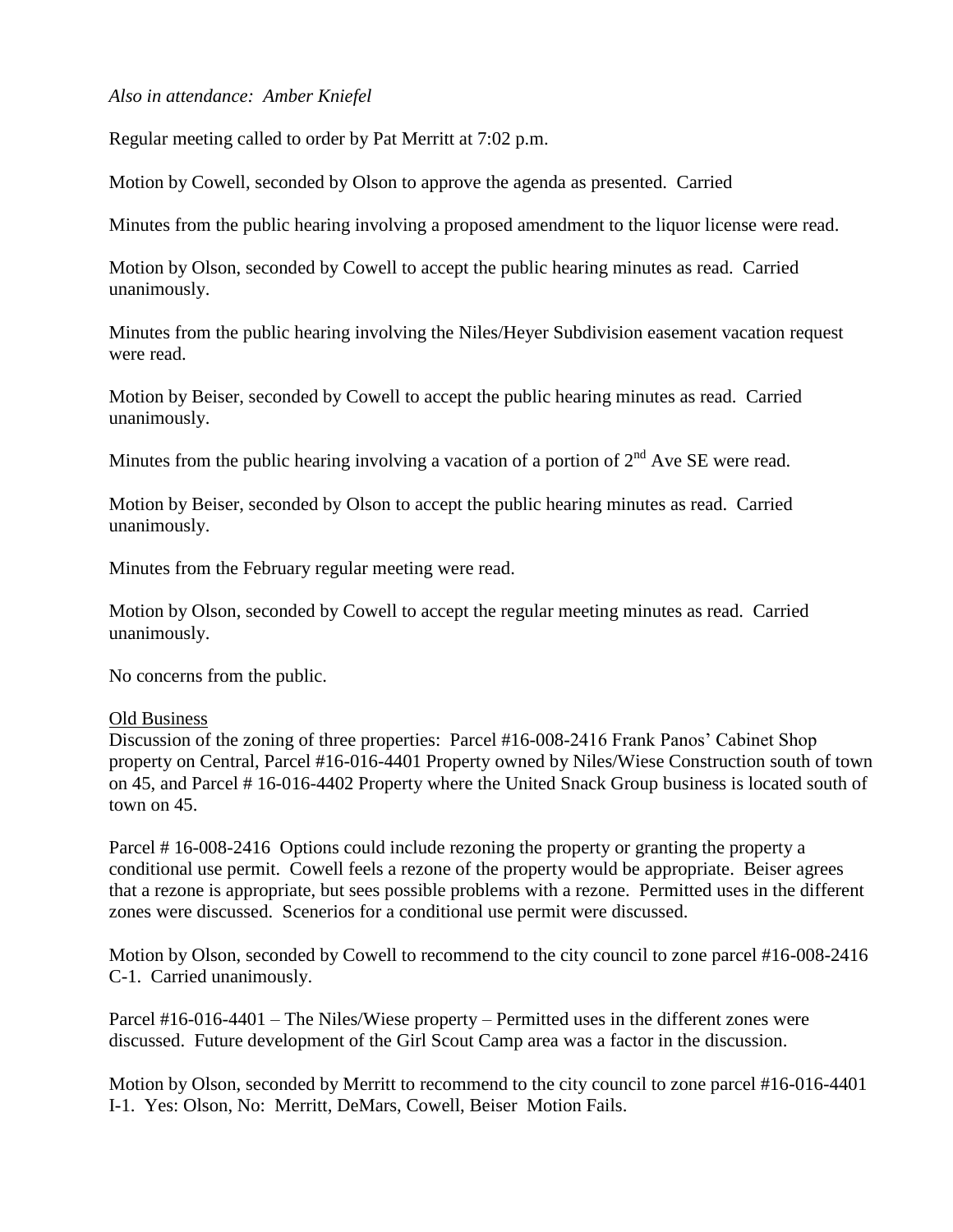Motion by Cowell, seconded by DeMars to recommend to the city council to zone parcel #16-016- 4401 C-2. Carried unanimously.

Parcel #16-016-4402 – The property where United Snack Group is located – Permitted used in different zones were discussed.

Motion by DeMars, seconded by Beiser to recommend to the city council to zone parcel #16-016- 4402 C-2. Carried unanimously.

A public hearing involving the zoning of these parcels will be held after the council discussed the Zoning Board recommendations.

Liquor License Amendment – The Planning and Zoning Board would like to stay with the previous motions that were made at the February meeting. No further discussion was needed.

#### New Business

Mitigation planning. The Zoning Board would like the city administrator to add the house located at  $406\,5<sup>th</sup>$  Ave NE to the mitigation planning list. This house has flooding issues in the basement. Cowell added that proper training for disasters and emergency situations is a must.

Additional concerns from zoning board members.

Kniefel asked the Zoning Board what they would consider an attached garage. Consensus was that if the buildings are connected in any way, it would be considered attached.

Next regular meeting will be April 18, 2010 at 7:00 p.m.

Motion by Beiser, seconded by Olson to adjourn the meeting at 7:50 p.m. Carried.

### **ZONING AND PLANNING MEETING Public Hearing April 19, 2010 7:00 PM**

*Roll call: Merritt, Cowell, Beiser, and DeMars Absent: Olson Also in attendance: Kevin Sedivy and Ernie Reinhard*

Public hearing called to order by Pat Merritt at 7:03 p.m.

The purpose of this public hearing is for the citizens of Medford to voice their concerns and ask questions regarding the proposed rezoning of parcel #16-016-4401 and #16-016-4402 to C-2.

Staff Presentation – Bill Goldy, City Administrator, addressed the Zoning Board and explained that these two parcels were missed when the town rezone was last done. The City now needs to officially zone these parcels. Zoning Board recommendation is to zone the parcels C-2.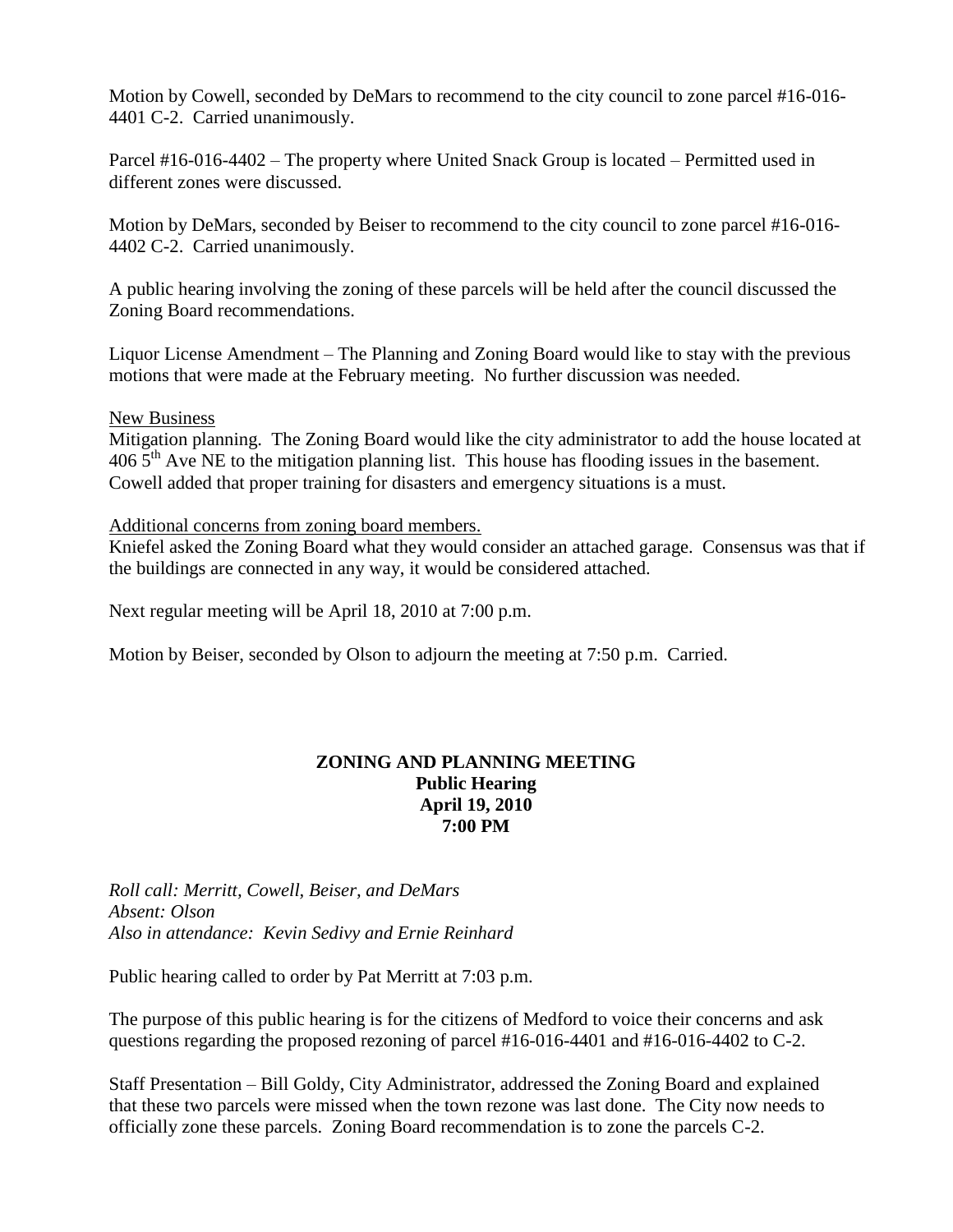Statements from the public – None.

Conclusion of the public hearing.

Discussion of the Zoning Board. Cowell commented about the Girl Scout Camp.

Motion by Cowell, seconded by Beiser to recommend to the City Council to zone parcel numbers 16-016-4401 and 16-016-4402 to C-2. Carried unanimously.

Motion by Beiser, seconded by Cowell to adjourn the public hearing at 7:05 p.m. Carried unanimously.

### **ZONING AND PLANNING MEETING Public Hearing April 19, 2010 7:10 PM**

*Roll call: Merritt, Cowell, Beiser, and DeMars Absent: Olson Also in attendance: Ernie Reinhard*

Public hearing called to order by Pat Merritt at 7:10 p.m.

The purpose of this public hearing is for the citizens of Medford to voice their concerns and ask questions regarding the proposed amendment to Section 4.32, Uses of Medford City Code. The amendment will allow liquor licensing to be a permitted use in C-2 and C-3 districts and a nonpermitted use in a C-1 district.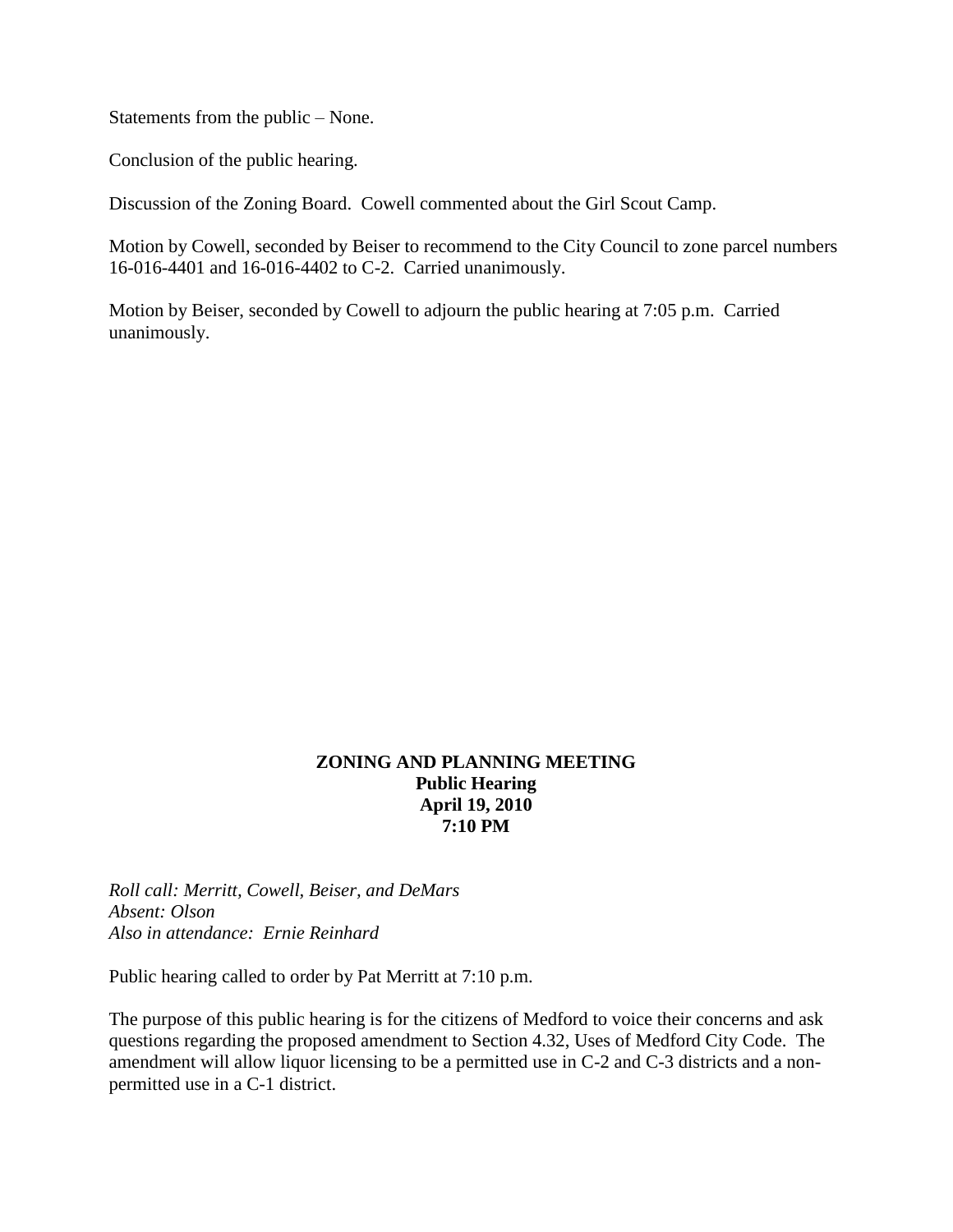Staff Presentation – Bill Goldy, City Administrator, addressed the Zoning Board and explained that currently, the city code allows for liquor licensing in C-1 and C-2 districts, not C-3 districts. C-2 is basically our downtown district and C-3 is the district west of I-35. C-1 is residential commercial activity. Prior discussions concluded that it would be more feasible to allow liquor licensing in C-2 and C-3 districts.

Statements from the public – Ernie Reinhard asked about the changes that have been presented. Merritt and Goldy explained that there is a possibility that Todd Kavitz would construct a restaurant out of the current building on Main Street and the possibility of a liquor license being granted. Mr. Reinhard asked about sidewalks, parking, and the county road and who would be responsible for addressing these issues. Mr. Reinhard does not agree with the proposed amendment to the code. Bill Goldy explained that no one has officially applied for a full liquor license. The amendments to the code are necessary to prepare the city for when an actual application for a full liquor license is received. The City did a little research in the process to grant a full liquor license. It was found that the granting of a full liquor license can only be given after the question is posed on a ballet. Since the City owns a municipal liquor store, granting another full liquor license has to be approved first by the citizens.

Conclusion of the public hearing.

Discussion of the Zoning Board. No further discussion.

Motion by Cowell, seconded by Beiser to recommend to the City Council to amend the Medford City Code permitted uses, Section 4.32, to state that a liquor license will be allowed in a C-2 and C-3 district and not allowed in a C-1. Carried unanimously.

Motion by Beiser, seconded by Cowell to adjourn the public hearing at 7:25 p.m. Carried unanimously.

#### **ZONING AND PLANNING MEETING Public Hearing April 19, 2010 7:25 PM**

*Roll call: Merritt, Cowell,, Beiser, and DeMars Absent: Olson Also in attendance: Ernie Reinhard*

Public hearing called to order by Pat Merritt at 7:25 p.m.

The purpose of this public hearing is for the citizens of Medford to voice their concerns and ask questions regarding the proposed amendments to Medford City Code Sections 4.28, 4.29, 6.03, 6.04, 6.05, and 6.07 regarding liquor licensing setbacks from schools and churches.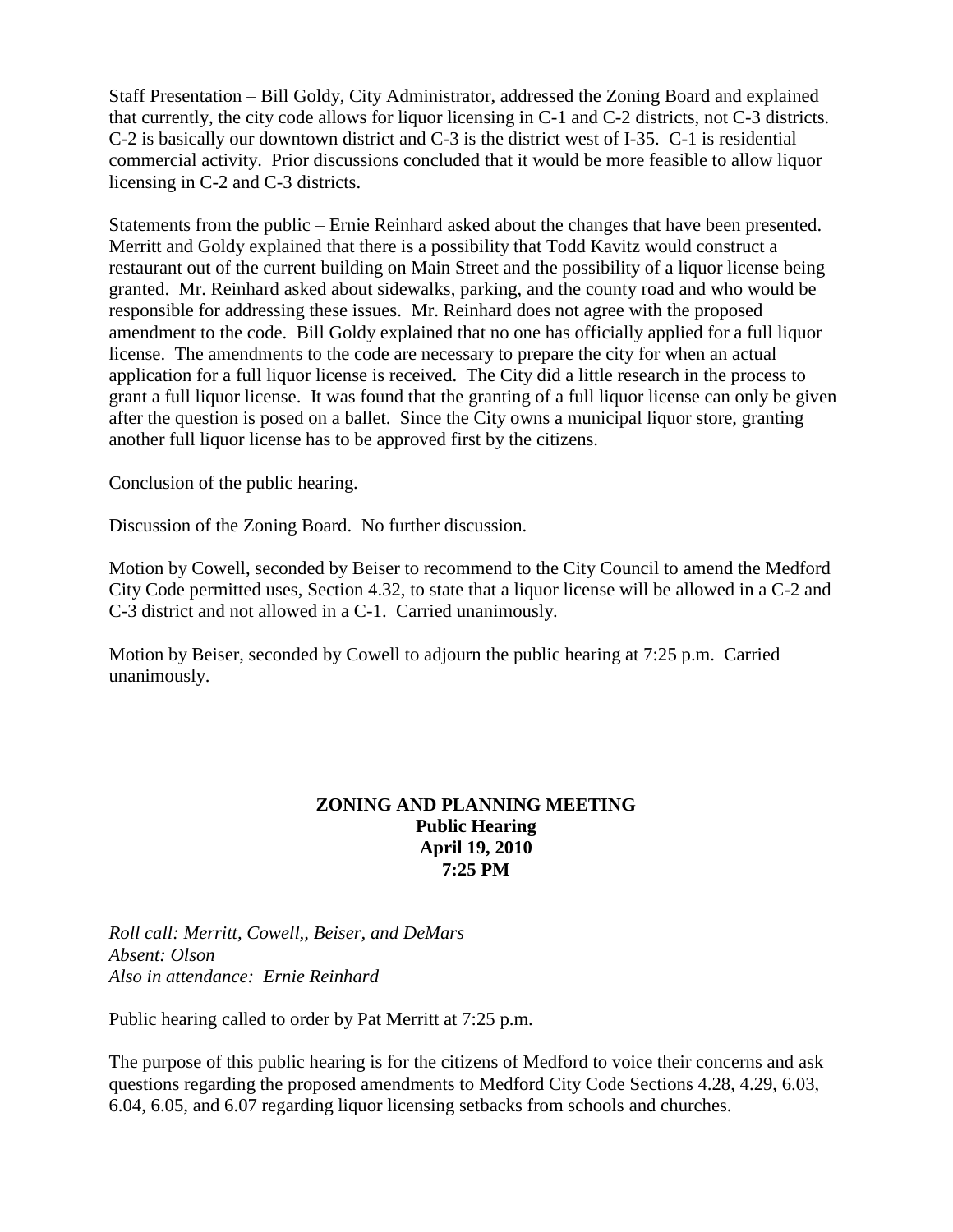Staff Presentation – Bill Goldy, City Administrator, addressed the Zoning Board and explained that all these sections reference setbacks from schools and churches. Each section will need to be amended to show a 600 foot setback from schools and a zero setback from churches.

Statements from the public – None.

Conclusion of the public hearing.

Discussion of the Zoning Board.

Motion by Cowell, seconded by Merritt to recommend to the City Council to amend sections 4.28, 4.29, 6.03, 6.04, 6.05, and 6.07 to read a 600 foot setback from schools and a zero setback from churches. Yes: Cowell and Merritt Abstain: Beiser and DeMars No: None

Motion by Beiser, seconded by DeMars to adjourn the public hearing at 7:30 p.m. Carried unanimously.

## **ZONING AND PLANNING MEETING Public Hearing April 19, 2010 7:30 PM**

*Roll call: Merritt, Cowell,, Beiser, and DeMars Absent: Olson Also in attendance: Ernie Reinhard*

Public hearing called to order by Pat Merritt at 7:30 p.m.

The purpose of this public hearing is for the citizens of Medford to voice their concerns and ask questions regarding the proposed amendments to section 4.33 of Medford City Code pertaining to the parking of recreational vehicles, boats, campers, and equipment on residential lots.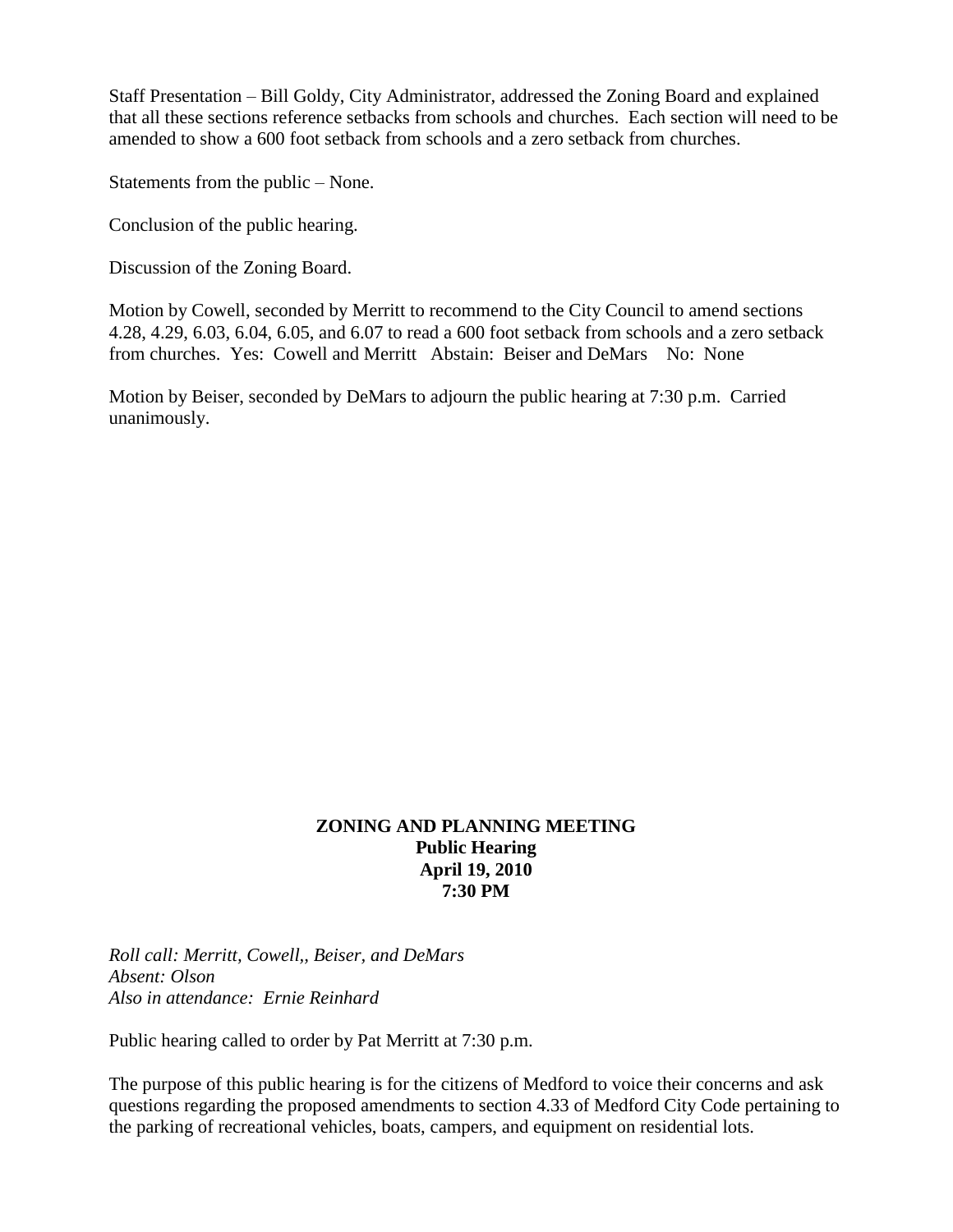Staff Presentation – Bill Goldy, City Administrator, read the current code to the board pertaining to the parking of recreational vehicles, boats, campers, and equipment on residential lots. The questionable verbiage in the section is surface. Citizens have challenged city hall staff on the definition of a surface. City staff has determined that we need clearer verbiage to enforce the zoning code. The proposed change would read "continuous surface" meaning one continuous surface under a recreational vehicle, boat, camper, etc., not just a material placed under the tires.

Statements from the public – None.

Conclusion of the public hearing.

Discussion of the Zoning Board. Discussion on the proposed verbiage change.

Motion by Beiser, seconded by Cowell to recommend to the City Council to amend section 4.33, Subdivision 11, Paragraph A to add the verbiage "continuous…surface". Carried unanimously.

Motion by Cowell, seconded by Beiser to adjourn the public hearing at 7:40 p.m. Carried unanimously.

## **ZONING AND PLANNING MEETING Regular Meeting April 19, 2010 7:40 PM**

*Roll call: Merritt, Cowell,, Beiser, and DeMars Absent: Olson Also in attendance: Ernie Reinhard*

Regular meeting called to order by Pat Merritt at 7:40 p.m.

Motion by Cowell, seconded by DeMars to accept the regular meeting minutes as read. Carried unanimously.

No concerns from the public.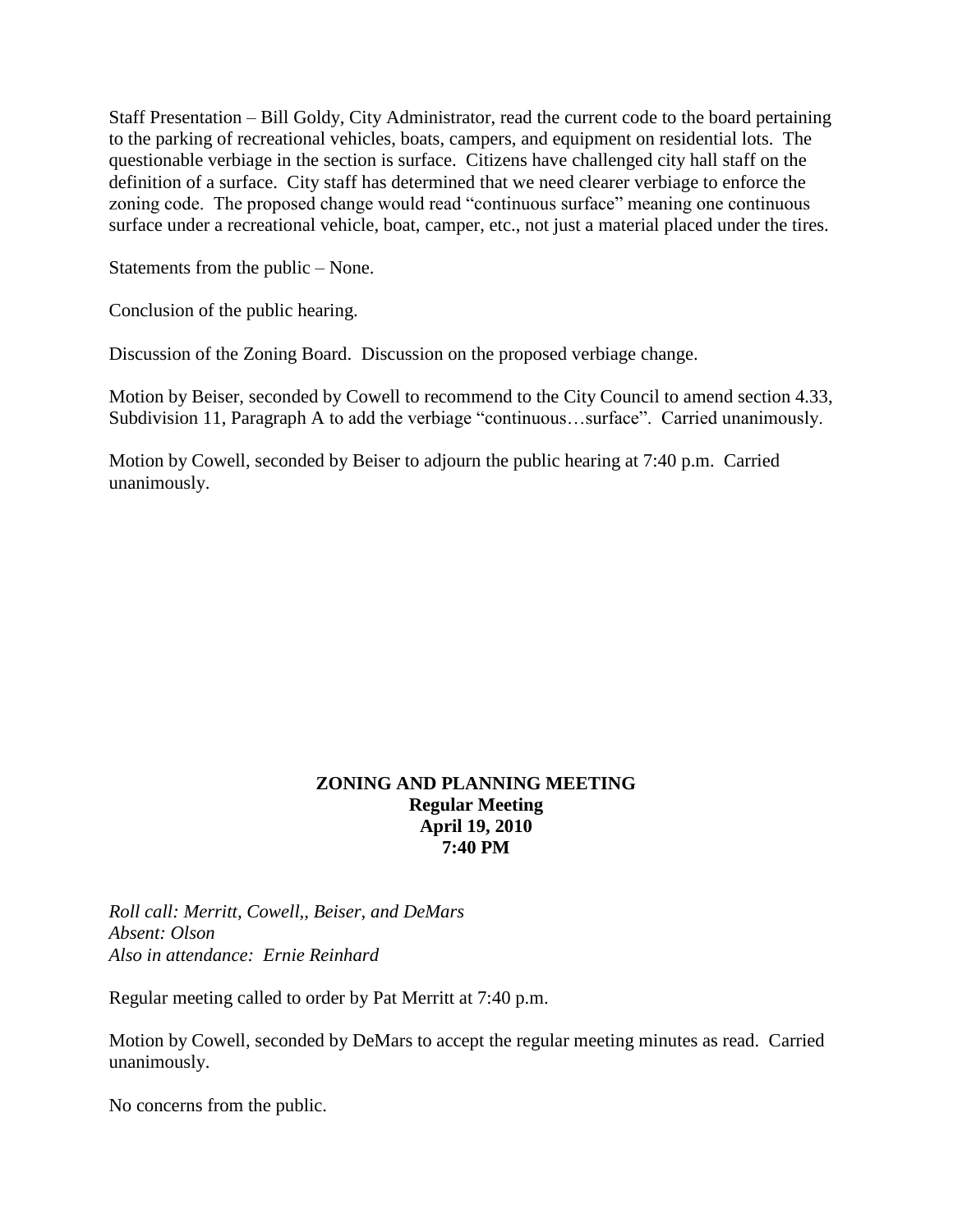Chairperson overview of prior council meeting.

Beiser asked about the zoning of the Cabinet Shop property. Council decided to leave the parcel zoned R-1 because the use is currently grandfathered. If the business was to be sold and a new owner would like to run a new business, they would have to come to the City for a rezone.

Old Business None.

New Business None.

Additional concerns from zoning board members. Merritt would like to see a discussion on woodpiles on the next agenda.

Next regular meeting will be May 17, 2010 at 7:00 p.m.

Motion by DeMars, seconded by Cowell to adjourn the meeting at 7:45 p.m. Carried.

## **ZONING AND PLANNING MEETING Regular Meeting May 17, 2010 7:00 PM**

*Roll call: Merritt, Cowell, Beiser, and Olson Absent: DeMars Also in attendance: Bill Goldy, City Administrator, Chad Langeslag, Patty and Jim Beucler, August and Shirley Zahn, Ron Schultz, and Jessica Grayson.*

Regular meeting called to order by Pat Merritt at 7:00 p.m.

Motion by Cowell, seconded by Olson to accept the regular meeting and the public hearing minutes as read. Carried unanimously.

Concerns from the public.

August Zahn asked the board about the water tower location. Bill Goldy will sit down with August and Shirley Zahn and go over the water tower plans.

Patty and Jim Beucler would also like to set up a meeting with Bill Goldy and go over water treatment facility plans.

Jessica Grayson is in attendance to hear the discussion on code enforcement, Chapter 4, Section 4.33, Subd 11.A.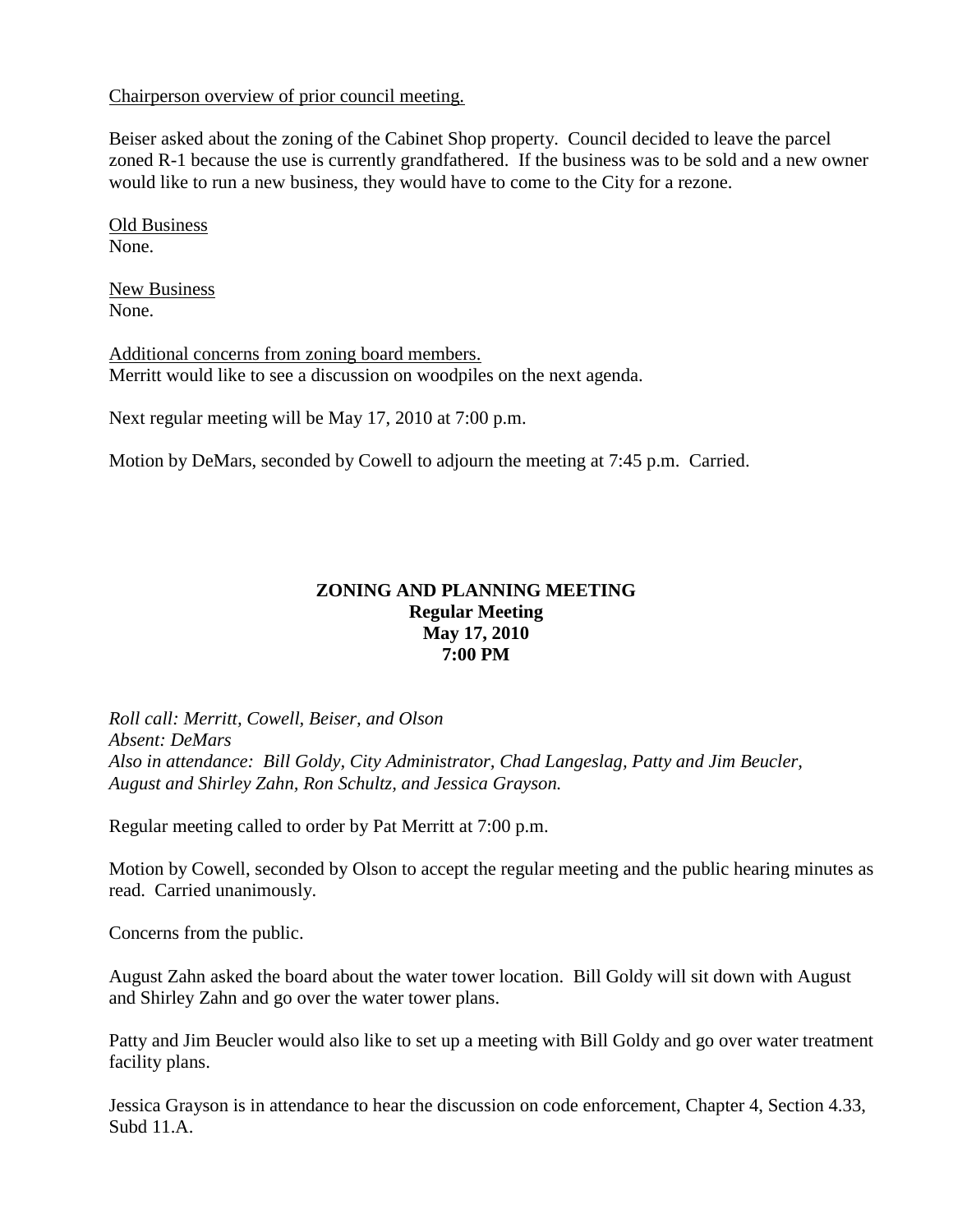Ron Schultz and Chad Langeslag are in attendance to speak towards the discussion on code enforcement, Chapter 4, Section 4.33, Subd. 11. A. Mr. Langeslag stated that he was looking for more explanation on the proposed change to allow recreational vehicles in the back yard.

Patty Beucler asked about the ordinance not allowing storage on empty lots. Bill Goldy answered that this is a common ordinance in many cities. There is no storage or placement of anything without a principal structure located on the parcel. Bill Goldy explained the process of administrative fines. Mr. Goldy and the Beucler's will discuss this when they meet.

Grayson added that the idea to clean up the town is a wonderful idea; however we need to pay attention to green space and the amount of yard that is really appropriate to be covering with a surface. Grayson would like to see something in code that is a little less drastic, but yet has teeth to be able to enforce it.

Grayson also added that drainage could potentially be a problem if someone were to concrete their entire back yard. The water that would have soaked into to the ground will have to run into the neighbor's yards.

Langeslag asked if a possible change could be limiting the number of recreational vehicles on a property.

Merritt answered that it would be harder to explain to residents that they can only store a limited number of recreational vehicles. The challenge is treating everyone the same according to the code. If code says a boat needs to be on a surface, then no matter if the grass is cut or not, the boat has to be on a surface.

Zahn talked with the board about a possible community parking area for recreational vehicles. Associations have places like this and association dues cover the cost of storage.

Merritt gave an overview of the decisions made at the last council meeting.

Proposed changes to Section 4.33, Subd. 11.A. of the Zoning Code – Zoning Board Discussion -

Bill Goldy gave an overview on the current ordinance stating that the entire footprint of a recreational vehicle needs to be on a surface with a minimum setback from property line of two feet. Proposed is an amendment to the code stating that recreational vehicles can be parked in the rear yard at least three feet from the property line or on the side yard on a surface no closer than two feet from the property line. Also, recreational vehicles would be allowed in the front on a surfaced driveway at least 15 feet from the curb or edge of the street. Additional safety regulations are also written in the proposed changes.

Olson asked a question about the parking in a driveway 15 feet back from the curb/edge of street. Goldy answered that this models Owatonna's ordinance. Goldy asked Olson for suggestions to make this section better. Goldy and the Zoning Board would need to look at this more.

The Zoning Board's main concern is that the property stays maintained. The property stays free of long grass and weeds. Goldy stated that city code section 11.20 addresses long grasses and weeds in excess of 8 inches that would mitigate the zoning board concerns.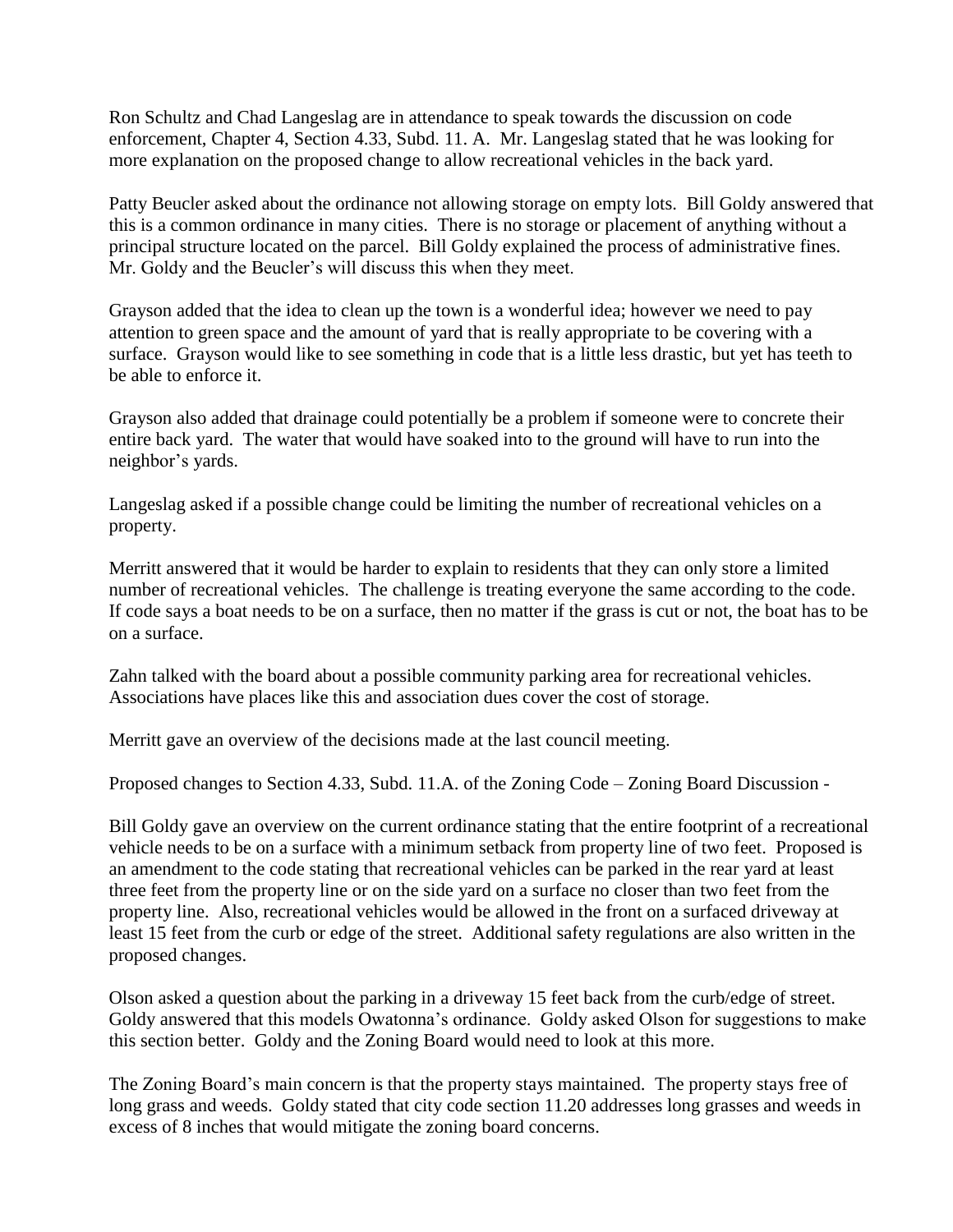Goldy stated that the zoning board has two options at this point, make a recommendation to council to amend the code to the proposed changes presented or delete the section entirely. Cowell asked a question about deleting it entirely. Goldy stated that the code gives him different tools to make property owners keep their property looking nice; administrative fines, the public works department can abate the nuisance, certify to property taxes, etc.

Cowell asked about properties with multiple pieces of equipment parked in the rear yard.

Merritt reiterated that we cannot limit the number of recreational vehicles a property owner can have.

Goldy agreed that we cannot limit recreational vehicles, but we do have an ordinance regulating outdoor displays.

Beiser asked Mr. Goldy if he can get the town cleaned up without having this particular section in the code.

Goldy answered that, yes, the other tools in the ordinance will allow him to continue getting the town cleaned up.

Beiser asked if the code was easier to enforce with this section or without it.

Goldy answered, without this section. We have a code for outdoor displays, weed growth, junk vehicles, unlicensed vehicles, etc.

Consensus of the public in attendance is to delete the ordinance and allow Bill Goldy to enforce the code using the rest of the ordinances. This will still accomplish the enforcement of the code and clean up the town.

Motion by Cowell, seconded by Beiser to delete this section of the code completely. Carried unanimously.

Discussion on woodpiles in residential districts. Merritt has heard concerns about rodents living within the woodpiles. Consensus is to allow Bill Goldy use his best judgment on the appearance of woodpiles.

Additional concerns of the zoning board. None.

Next regular meeting will be June 21, 2010 at 7:00 p.m.

Motion by Cowell, seconded by Beiser to adjourn the meeting at 8:00 p.m. Carried.

## **ZONING AND PLANNING MEETING Public Hearing #1 June 21, 2010**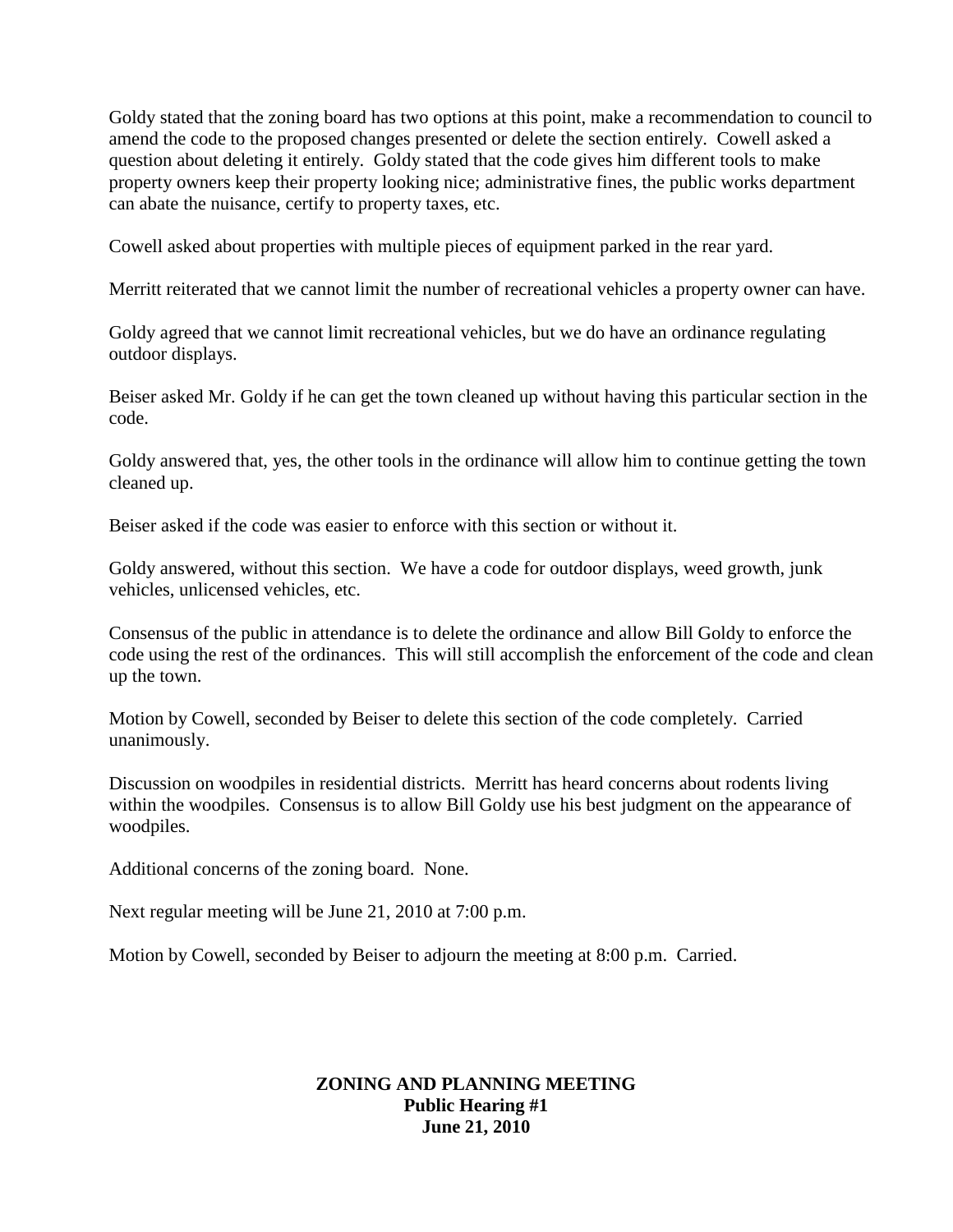#### **6:30 PM**

*Roll call: Merritt, Cowell, Beiser, and Olson Absent: DeMars Also in attendance: Bill Goldy, City Administrator, Amber Kniefel, Patty and Jim Beucler, August and Shirley Zahn, Lyle Tuttle, and Todd Kavitz.*

Public hearing called to order by Pat Merritt at 6:30 p.m.

The purpose of this public hearing is for the citizens of Medford to voice their concerns and ask questions regarding the Scenic Heights preliminary and final plat for the water tower location and the lot size enlargements.

City Administrator Goldy presented the information to the Zoning Board. The water tower location is referred to Outlot B on the plat. The lots presented on the plat to be enlarged are Block 1, Lot 1, Block 2, Lots 1, 2, and 3.

Statements from the public. The Beucler's, the Zahn's, and Mr. Tuttle all asked Todd Kavitz to explain the location of the lots presented to be enlarged and the need to modify the easement location.

Further discussion of the Zoning Board. None.

This concludes the public input portion of the public hearing.

Additional concerns of the zoning board. None.

Motion by Cowell, seconded by Olson to recommend to the city council to approve the replat of Scenic Heights as presented. Carried.

Motion by Beiser, seconded by Cowell to close the public hearing at 6:37 p.m. Carried.

**ZONING AND PLANNING MEETING Public Hearing #2 June 21, 2010 6:30 PM**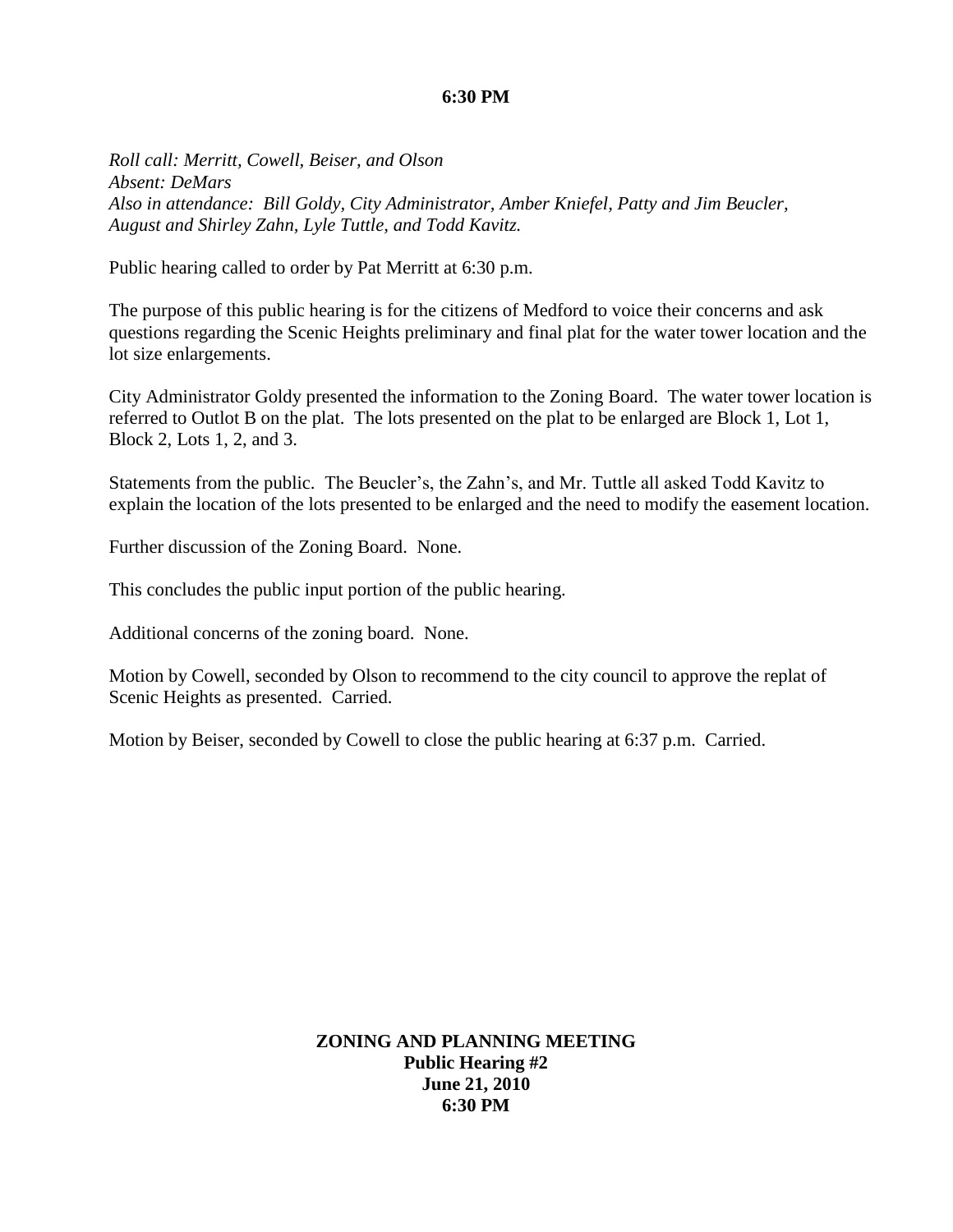*Roll call: Merritt, Cowell, Beiser, and Olson Absent: DeMars Also in attendance: Bill Goldy, City Administrator, Amber Kniefel, Patty and Jim Beucler, August and Shirley Zahn, Lyle Tuttle, and Todd Kavitz.*

The purpose of this public hearing is for the citizens of Medford to voice their concerns and ask questions regarding the vacation of the utility and drainage easements of the lots to be enlarged in Scenic Heights.

City Administrator Goldy presented the information to the Zoning Board. The vacations involve the lots presented on the plat of Block 1, Lot 1, Block 2, Lots 1, 2, and 3.

Statements from the public. August Zahn asked for clarification of the exact location of the lots and the vacations presented.

Further discussion of the Zoning Board. None.

This concludes the public input portion of the public hearing.

Additional concerns of the zoning board. None.

Motion by Beiser, seconded by Cowell to recommend to the city council to approve the vacation of the utility and drainage easements as presented. Carried.

Motion by Cowell, seconded by Olson to close the public hearing at 6:45 p.m. Carried.

Motion by Beiser, seconded by Cowell to adjourn the public hearings at 6:47 p.m. Carried.

#### **ZONING AND PLANNING MEETING Public Hearing July 19, 2010 7:00 PM**

*Roll call: Merritt, Cowell, Beiser, DeMars, and Olson Absent: None Also in attendance: Richard Quiring, and Jim Drache*

Public hearing called to order by Pat Merritt at 7:02 p.m.

The purpose of the public hearing is for the citizens of Medford to voice their concerns and ask questions regarding the proposed amendment to section 4.33 of the Medford City Code pertaining to the parking of vehicles and recreation vehicles, boats, campers, and equipment on residential lots.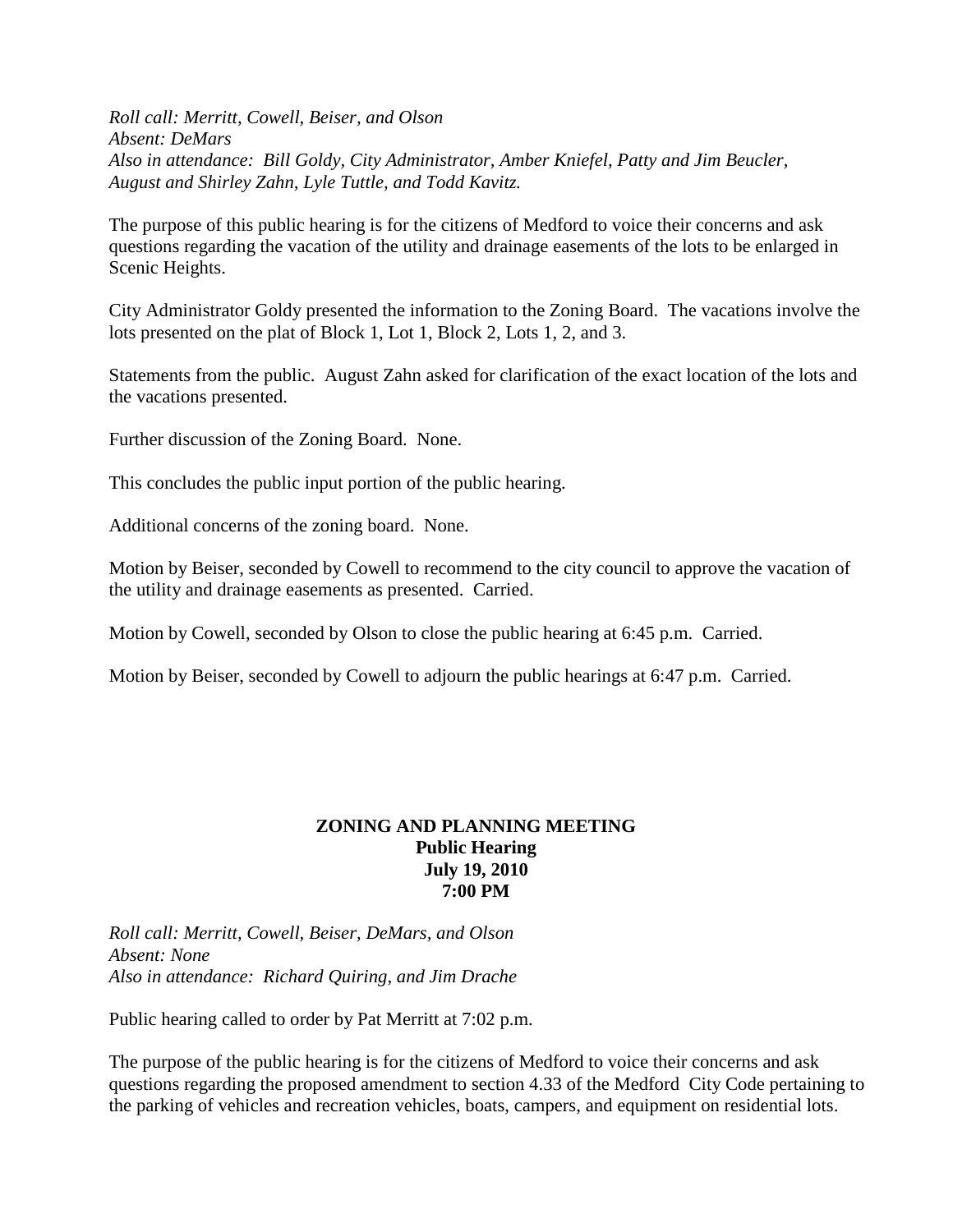Staff presentation – City staff included the proposed ordinance amending Section 4.33, subd. 11 in the Planning and Zoning packet.

Chairperson Merritt gave a copy of the proposed ordinance to the citizens present and gave them a few minutes to read over the information.

Statements from the public – Richard Quiring commented that the proposed ordinance states there is no limit to the number of recreational vehicles on a property and a surface is no longer required. Mr. Quiring asked the board why the change is being presented.

Merritt explained that the zoning board and the city council had a joint special meeting about this section of the code. Some members were for keeping the code as it was written, some were in favor of deleting the section entirely, and some were looking for a compromise between the two. After a lengthy discussion, an idea came out not to require a surface until a nuisance violation occurs.

Mr. Quiring asked for more explanation on the actual reason for the change.

Merritt stated that is was mainly a compromise and the city did not want it to be as tough as Owatonna's.

Mr. Quiring asked for the exact reason it came up for review. Did residents feel they did not have enough space on their property to store their vehicles?

DeMars answered that the cost to residents was a factor. Merritt followed up by adding that members of the council felt it was putting an undue hardship on the citizens by requiring the surface under recreational vehicles.

Mr. Quiring asked how long the original ordinance has been in effect.

Beiser and Merritt answered that it has been about 1 ½ to 2 years when the Land Use Code was approved.

Mr. Quiring adamantly opposes the change to this section of the code. He feels the current requirement will help Medford continue to move toward keeping the town cleaner and more organized.

Mr. Quiring asked about the covenants in effect for the area east of the railroad tracks. He feels the proposed change to the city code is more lenient than the covenants and he would like to know which regulations show precedence.

Merritt answered that the question would have to be answered by the city attorney. Merritt encouraged Mr. Quiring to attend the next council meeting and ask the council about the covenants. Merritt reminded everyone that the Zoning Board only makes recommendations to the council.

Mr. Quiring would like to go on record stating that he would like one ordinance that covers the entire community.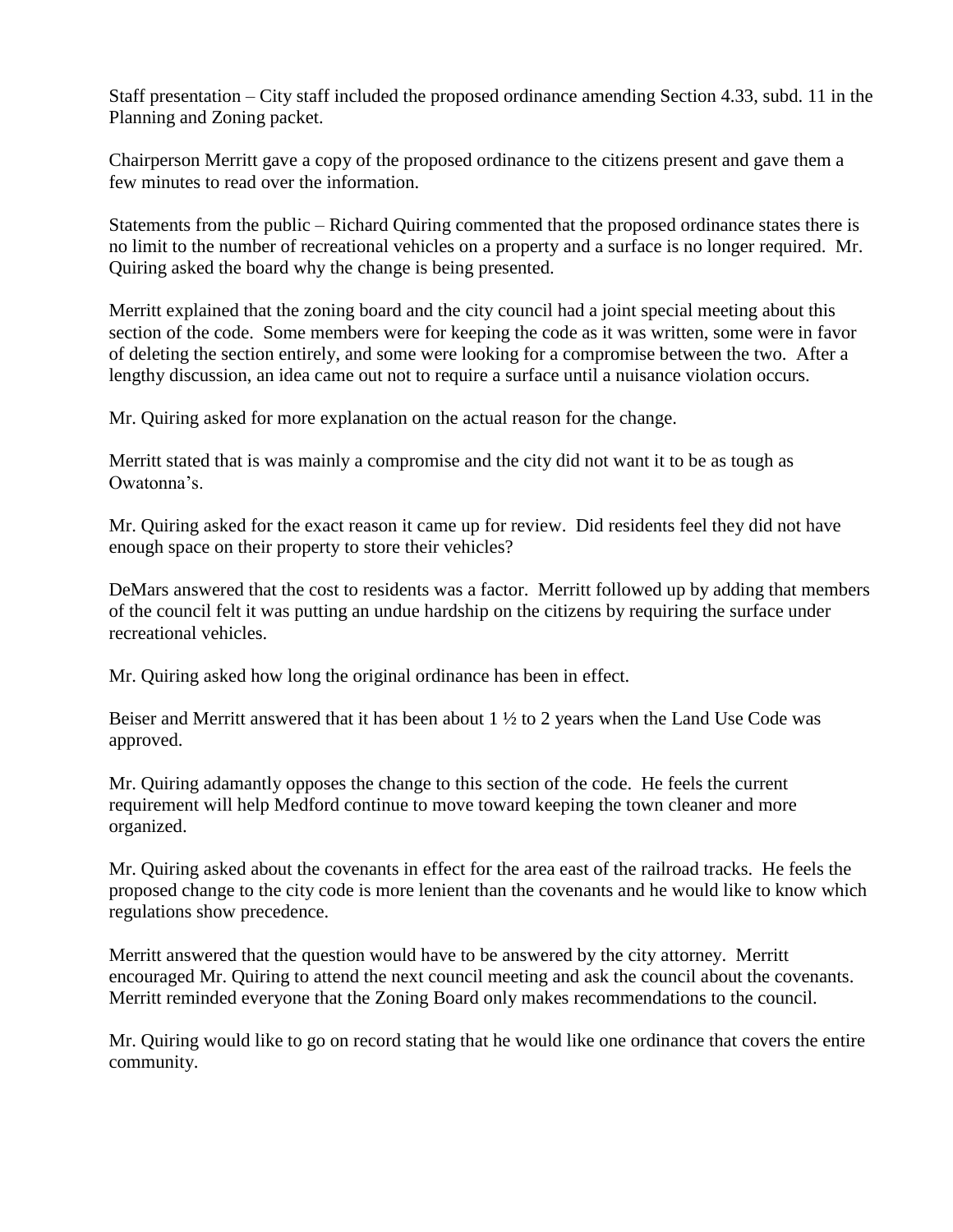Mr. Drache came to the zoning board with concerns in his neighborhood. A particular neighbor has a trailer and boats and the property is unkept. He is hoping that the ordinance will help with properties like this.

Beiser added that the proposed change affects property owners that do not care for their lawn. If the property owner moves a vehicle every time they manicure their lawn, they are not going to hear from the city.

Merritt concluded the public hearing.

Zoning Board discussion. Beiser clarified that the overall change to the section is that property owners will receive one warning letter, then the original ordinance comes into effect.

Motion by Cowell, seconded by Beiser to recommend to the City Council to approve the proposed changes to Section 4.33, Subd 11 of the Land Use as presented.

DeMars has concerns with the language and that it may possibly confuse citizens. Merritt answered that the language came directly from the city attorney.

Olson asked about a property that is storing two or more recreational vehicles in different areas of the lot. If one of the areas of the property is being maintained under a recreational vehicle, but a different area is not, will the warning letter pertain to just the area not being maintained or will it cover the entire lot.

Zoning Board consensus is that it should pertain to the entire property.

The motion made by Cowell and seconded by Beiser is withdrew.

Motion by Olson, seconded by DeMars to recommend to the city council to change the verbiage in paragraph one of the proposed changes to reflect that one warning letter pertains to the entire property even if one area of the property is the reason for getting a letter also it should be added an amount of time required for abating the nuisance be consistent with the nuisance section of the code. Carried.

Motion by Beiser, seconded by Olson to conclude the public hearing at 7:40 p.m. Carried.

### **ZONING AND PLANNING MEETING Regular Meeting July 19, 2010**

*Roll call: Merritt, Cowell, Beiser, DeMars, and Olson Absent: None Also in attendance: None*

Regular meeting called to order by Pat Merritt at 7:41 p.m.

Motion by Olson, seconded by Beiser to approve the agenda as presented. Carried.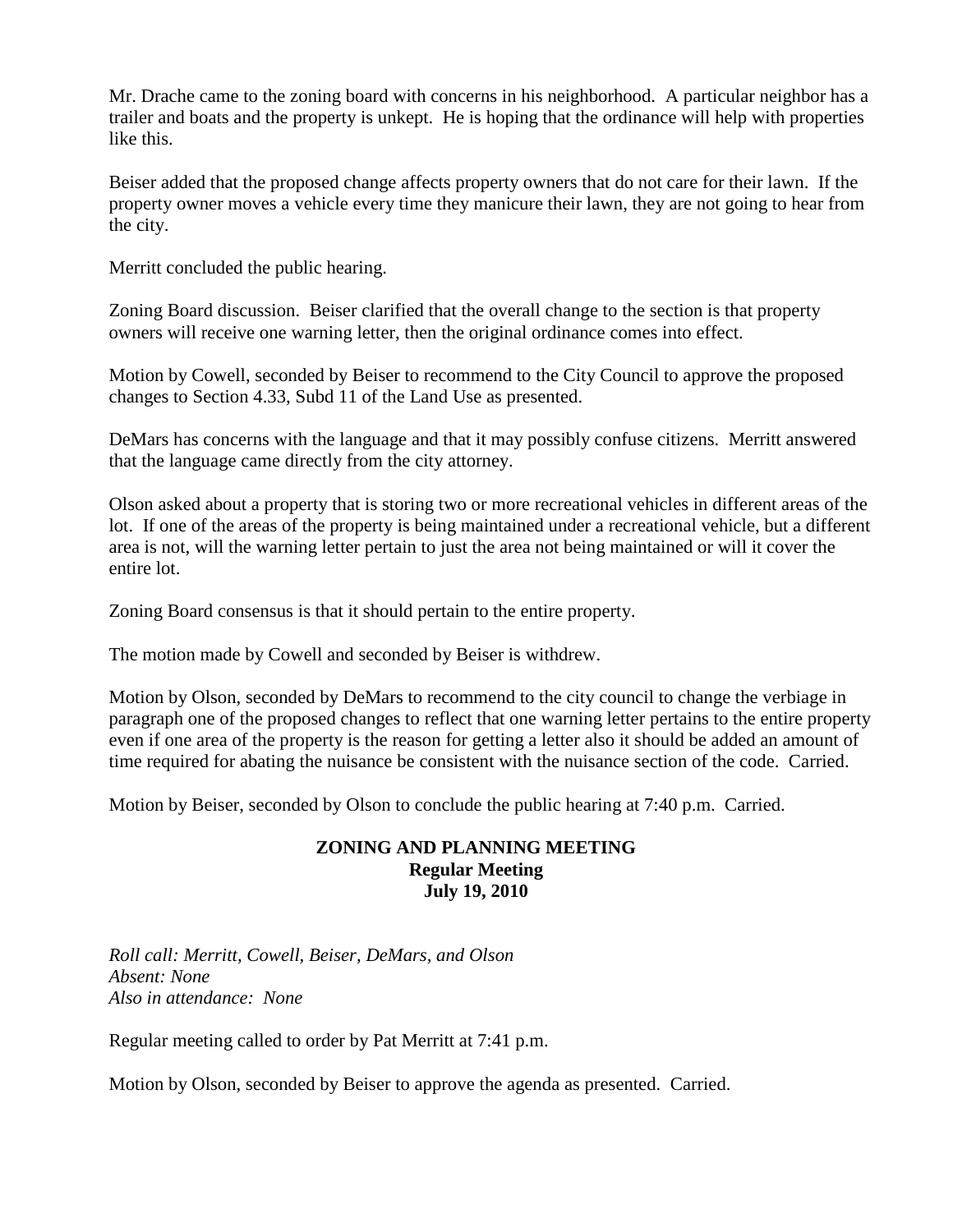Motion by Beiser, seconded by Olson to approve the regular meeting minutes from May 19, 2010 as presented. Carried.

Motion by Cowell, seconded by Beiser to approve the public hearing minutes #1 from June 21, 2010 as presented. Carried.

Motion by Beiser, seconded by Cowell to approve the public hearing minutes #2 from June 21, 2010 as presented. Carried.

Motion by Beiser, seconded by Olson to approve the joint meeting minutes between the zoning board and city council from June 21, 2010 as presented. Carried.

Interim Use Permit – Merritt explained that an interim use permit is another tool for the city to consider when asked for conditional use permits.

Motion by Cowell, seconded by Olson to recommend to the city council to adopt this interim use permit section into the code.

The motion by Cowell, seconded by Olson was withdrew.

Motion by DeMars, seconded by Olson to table the interim use permit discussion until more information is received from the city council. Carried.

Licensing of Adult Establishments – What zone should these establishments be allowed? Merritt is suggesting to only allow adult establishments in a C-3 district.

Motion by Cowell, seconded by DeMars to make a recommendation to city council to only allow adult establishments in a C-3 district. Carried

Additional concerns of the zoning board. None.

Next regular meeting will be August 16, 2010 at 7:00 p.m.

Motion by Olson, seconded by Beiser to adjourn the meeting at 7:53 p.m. Carried.

## **ZONING AND PLANNING MEETING Public Hearing – Part One August 16, 2010 7:00 PM**

*Roll call: Merritt, Cowell, DeMars, and Olson Absent: Beiser Also in attendance: None.*

Public hearing called to order by Pat Merritt at 7:00 p.m.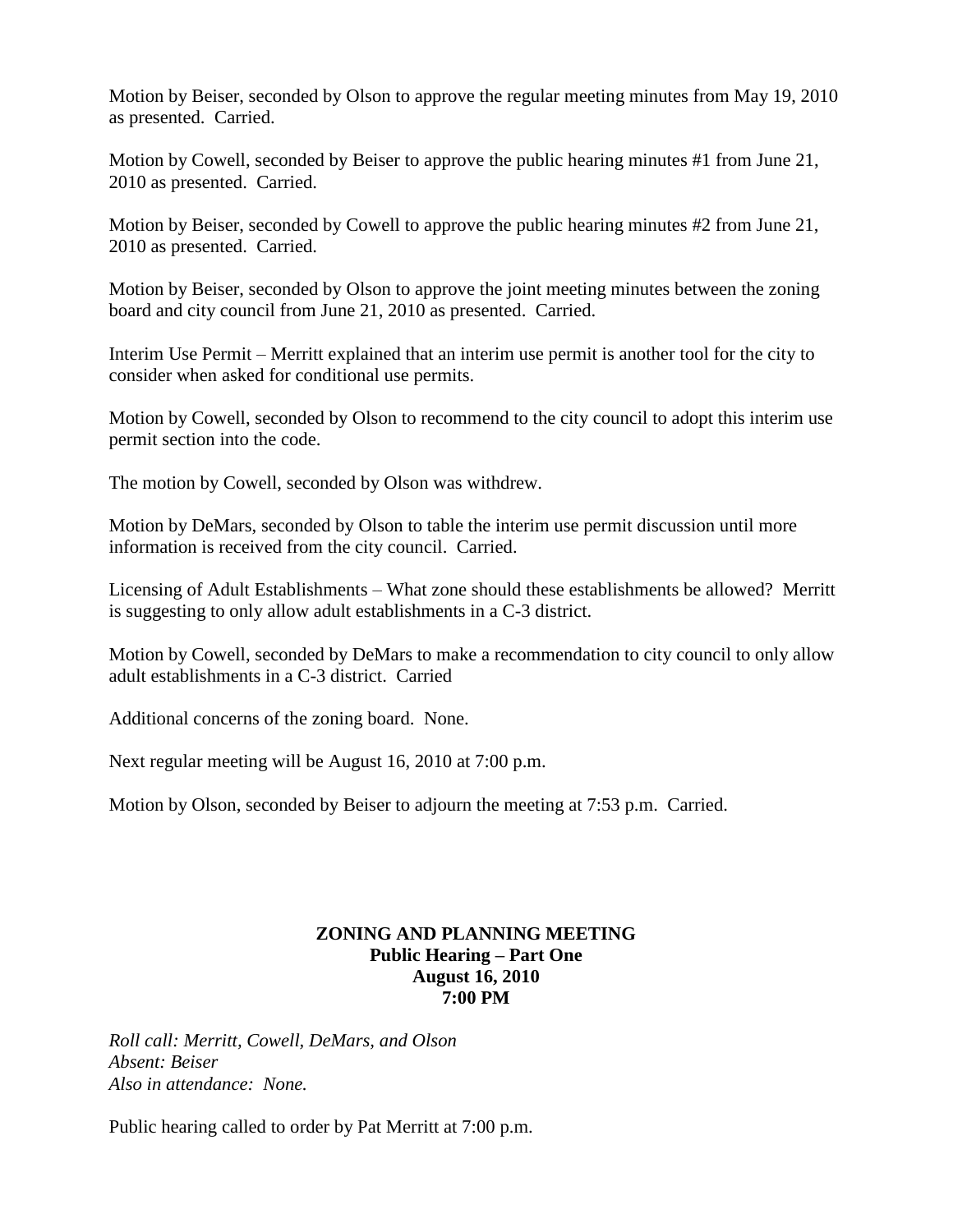The purpose of the public hearing is for the citizens of Medford to voice their concerns and ask questions regarding the proposed amendment to section 4.83, Subd. 3, A of the Medford City Code pertaining to adult establishments.

Staff presentation – City staff included the proposed ordinance amending Section 4.83, subd. 3 A in the Planning and Zoning packet.

Statements from the public – There are no public in attendance.

Merritt concluded the public hearing.

Zoning Board discussion. DeMars asked where the C-3 district is located. The C-3 district is west of the freeway.

Motion by Olson, seconded by Cowell to close the public hearing 7:05 p.m. Carried unanimously.

Motion by Cowell, seconded by DeMars to recommend to the city council to approve the proposed changes to section 4.83, Subd. 3, A. Carried unanimously.

Motion by DeMars, seconded by Cowell to conclude the public hearing part one at 7:05 p.m. Carried unanimously.

## **ZONING AND PLANNING MEETING Public Hearing – Part Two August 16, 2010 7:07 PM**

*Roll call: Merritt, Cowell, DeMars, and Olson Absent: Beiser Also in attendance: None.*

Public hearing called to order by Pat Merritt at 7:07 p.m.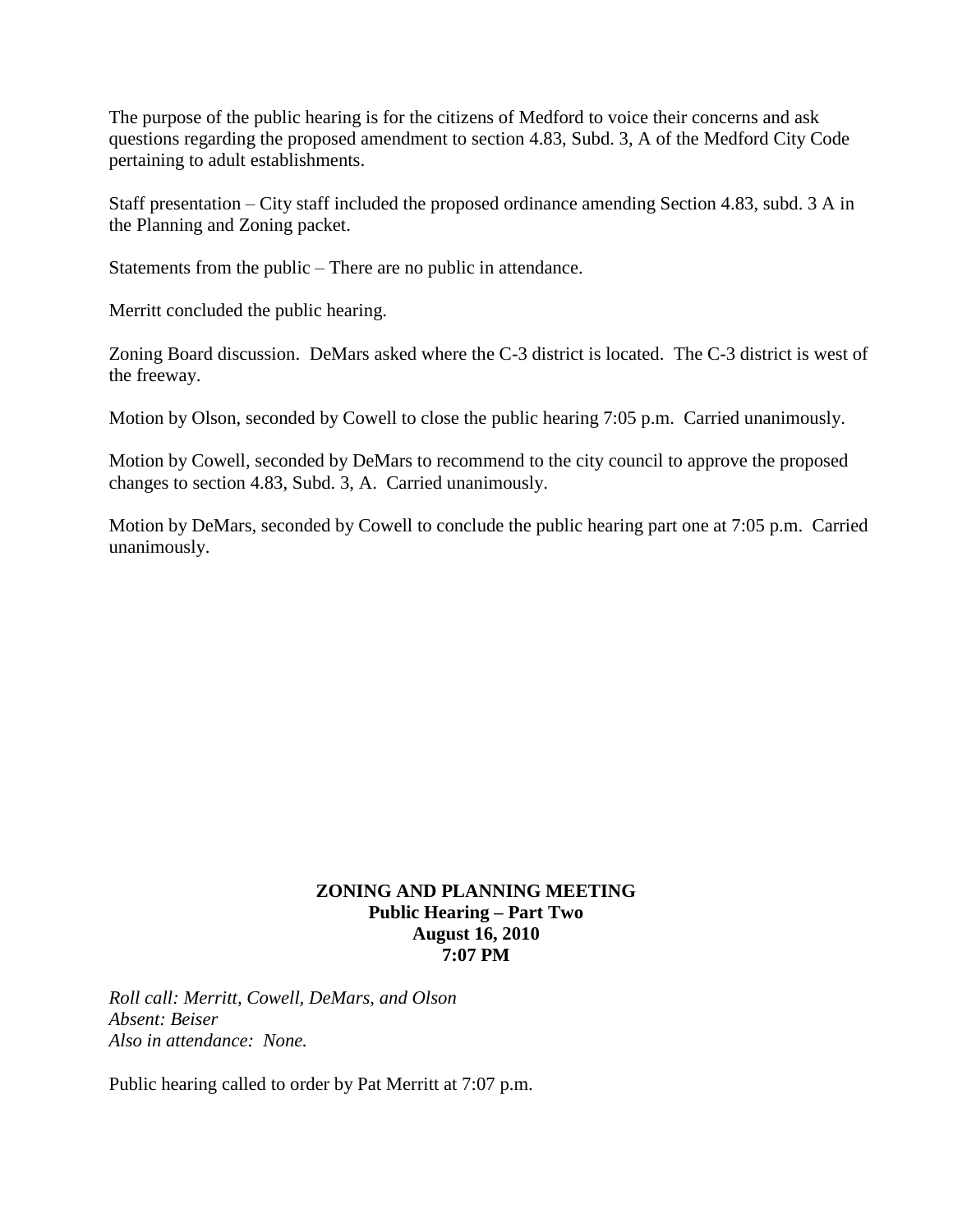The purpose of the public hearing is for the citizens of Medford to voice their concerns and ask questions regarding the proposed amendment to section 4.32 of the Medford City Code pertaining to permitted uses in commercial districts.

Staff presentation – City staff included the proposed ordinance amending Section 4.32 in the Planning and Zoning packet.

Statements from the public – There are no public in attendance.

Merritt concluded the public hearing.

Zoning Board discussion. No further questions or comments

Motion by Olson, seconded by Cowell to recommend to the city council to approve the proposed changes to section 4.32, permitted uses in commercial districts. Carried unanimously.

Motion by Olson, seconded by DeMars to conclude the public hearing at 7:09 p.m. Carried unanimously.

## **ZONING AND PLANNING MEETING Regular Meeting August 16, 2010**

*Roll call: Merritt, Cowell, DeMars, and Olson Absent: Beiser Also in attendance: None*

Regular meeting called to order by Pat Merritt at 7:11 p.m.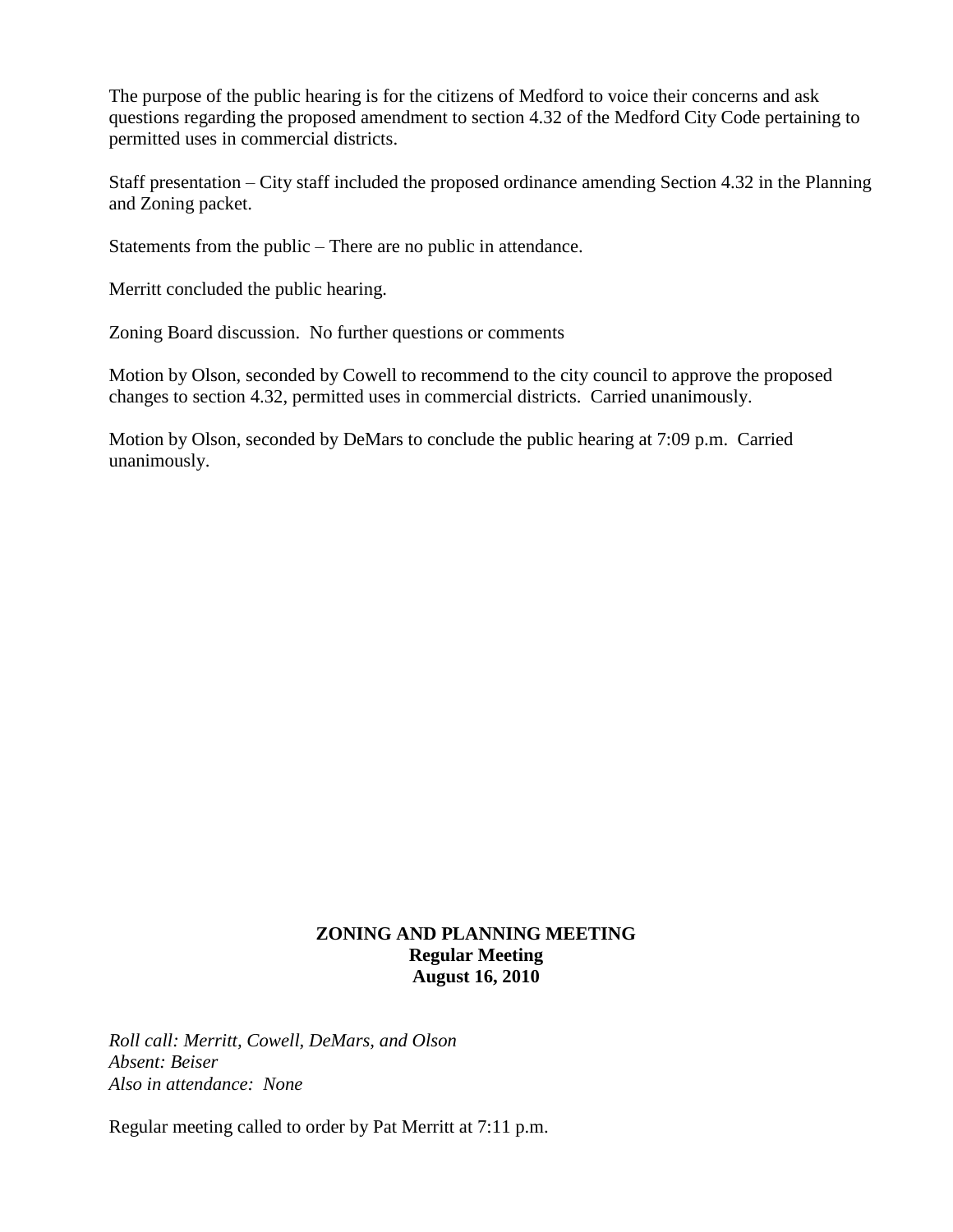Motion by DeMars, seconded by Olson to approve the agenda as presented. Carried.

Add DeMars' name to the roll call for the public hearing and the regular meeting held on June 19, 2010.

Motion by DeMars, seconded by Olson to approve the public hearing minutes June 19, 2010 as amended. Carried.

Merritt explained the purpose and intent of an interim use permit.

Motion by Cowell, seconded by DeMars to approve the regular meeting minutes from June 19, 2010 as amended. Carried.

Additional concerns of the zoning board. Cowell has concerns with property owners mowing their grass clippings into the street and possibly blocking storm drains. Merritt suggested adding a notice to the next water bill alerting citizens that this is not allowed and explaining why.

Motion by Merritt, seconded by Cowell to recommend to the city council to add a notice to the next water bill explaining the code on mowing or raking grass clippings into the street. Carried unanimously.

Cowell has a concern with the railroad track weeds. DeMars and Merritt stated that it will be difficult to get the railroad company to come in and clean it up.

Motion by Cowell, seconded by Olson to recommend to the city council to have the city look into cleaning up this area. Carried unanimously.

Merritt has a concern about the eight inch grass and weed growth regulation.

Motion by DeMars, seconded by Olson to recommend to the city council to change the eight inch maximum weed growth regulation down to six inches. Carried unanimously.

Olson asked about the council decision regarding a violation on one recreation vehicle and if it pertains to the entire property or just that area.

Merritt answered that the council decided it was the entire property.

Olson asked about the motion he and DeMars made about the warning letter and the time limitation he wanted in the notice regulating how long citizens would have to come into compliance.

Merritt answered that the notice and time regulation will be at the discretion of the city administrator.

DeMars is requesting to have the city administrator inform the zoning board the time allotted to correct zoning violations.

Next regular meeting will be September 20, 2010 at 7:00 p.m.

Motion by Olson, seconded by DeMars to adjourn the meeting at 7:25 p.m. Carried.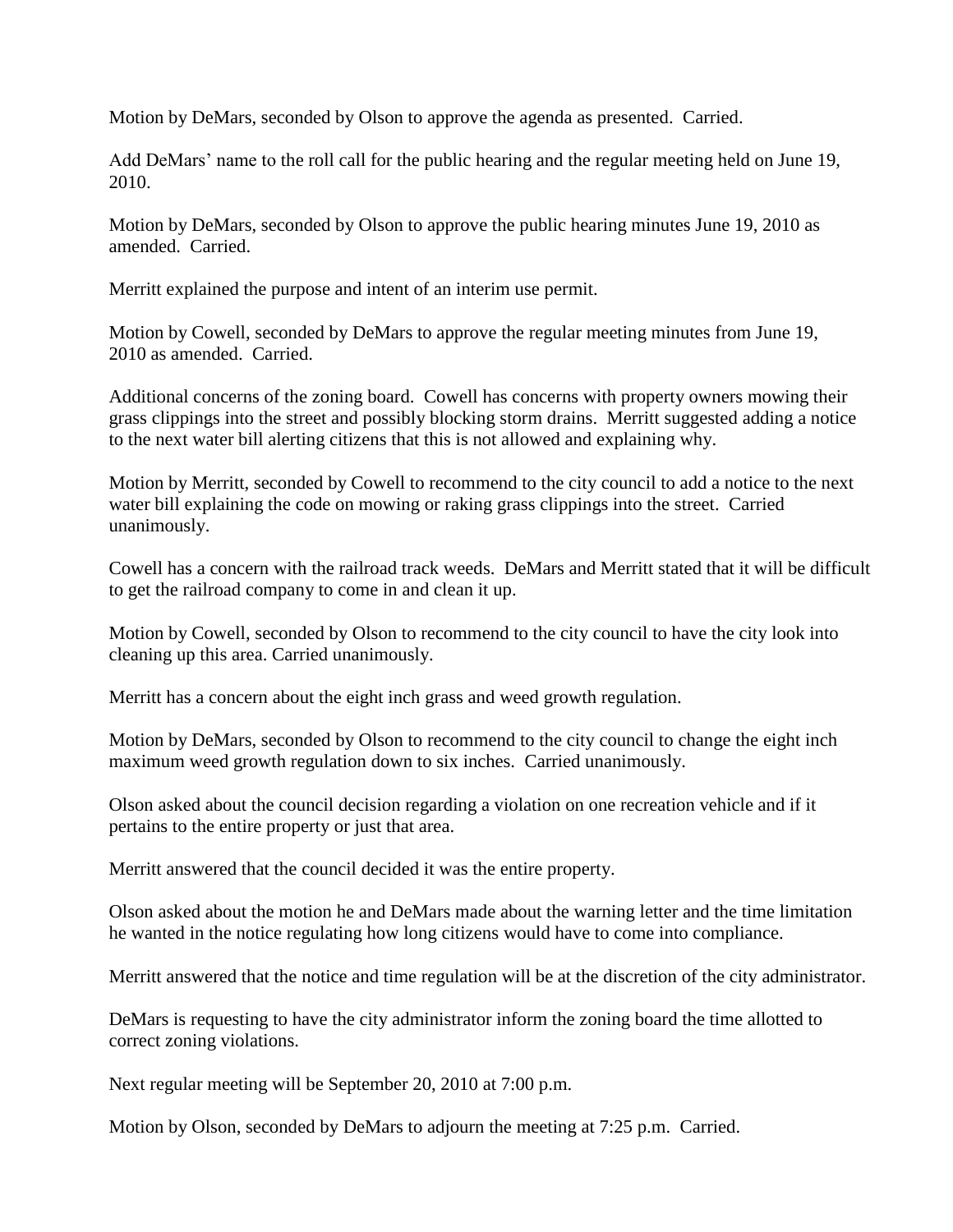## **ZONING AND PLANNING MEETING Public Hearing September 20, 2010 7:00 PM**

*Roll call: Merritt, Cowell, DeMars, and Olson Absent: Beiser Also in attendance: Amber Kniefel, Mike Corbin, and Lynn Hager*

Public hearing called to order by Pat Merritt at 7:00 p.m.

The purpose of the public hearing is for the citizens of Medford to voice their concerns and ask questions regarding the variance request from Lynn Hager at the property located at 220 1<sup>st</sup> St SE.

Staff presentation – Amber Kniefel presented information about the ability of municipalities to grant variances. A recent Supreme Court decision has changed the way municipalities are to determine the approval a variance. In order to grant a variance, a property owner must prove that an undue hardship exists with the strict compliance with city code. The first factor to prove undue hardship is whether or not the property can be put to reasonable use without granting the variance. The current situation shows the property is being put to reasonable use without granting any variances.

Kniefel received a response concerning this matter from the city attorney. The city attorney has advised, at least for the time being, that just about any variance cannot be granted based on the strict interpretation of the current state statute.

Pat Merritt explained to Mr. Hager that with the recent information, the Zoning Board will not be approving variances. Merritt added that Mr. Hager is welcome to attend the council meeting to hear the opinion of the council and the city attorney.

Statements from the public – Mr. Hager talked with the board about the difficulties of the size of his lot and his ability to improve his property.

Kniefel added that legislation could change, but for now, approving a variance would go against the Supreme Court decision.

Merritt concluded the public hearing.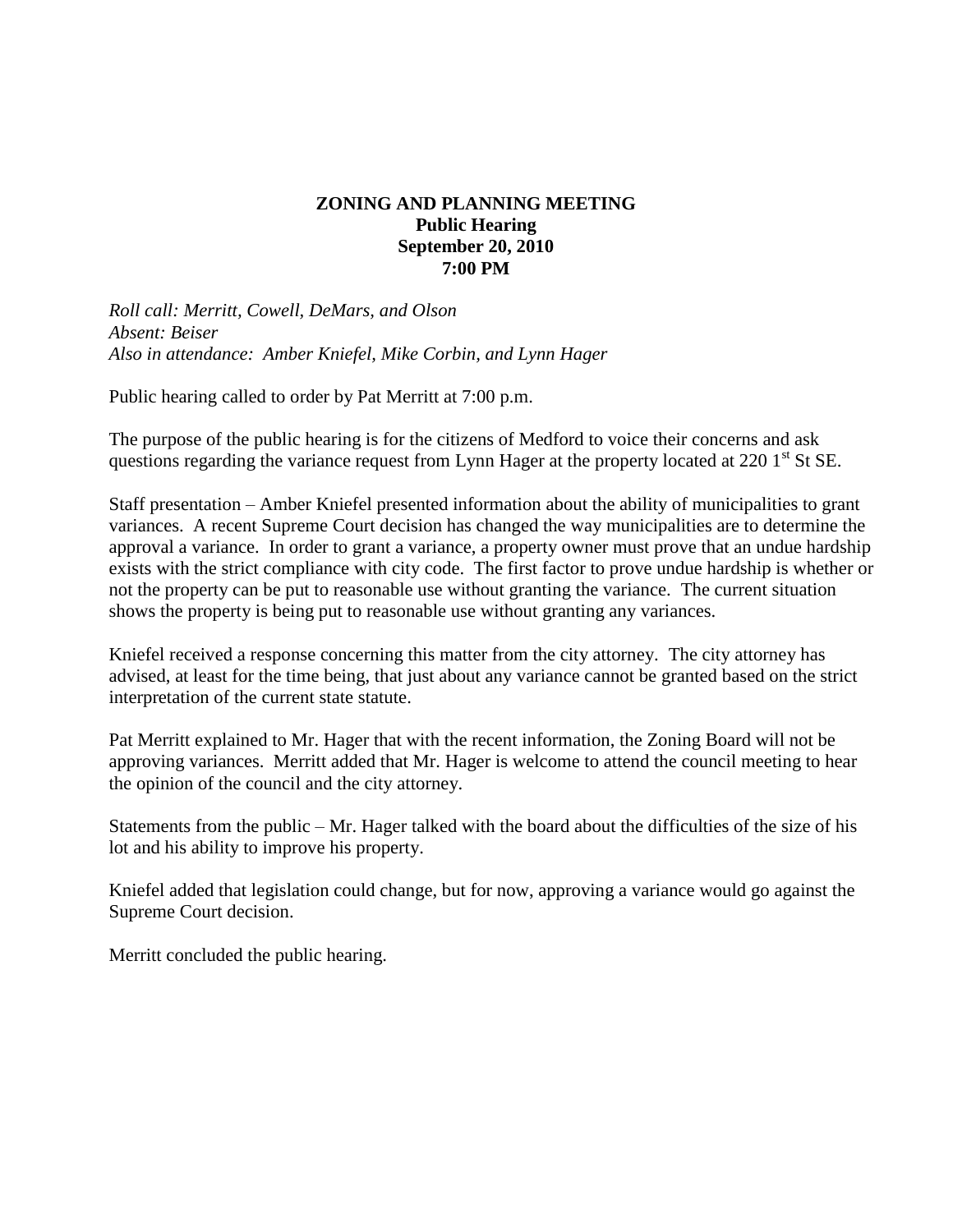### **ZONING AND PLANNING MEETING Regular Meeting September 20, 2010**

*Roll call: Merritt, Cowell, DeMars, and Olson Absent: Beiser Also in attendance: None*

Regular meeting called to order by Pat Merritt at 7:13 p.m.

Motion by Olson, seconded by DeMars to approve the agenda as presented. Carried.

Motion by Cowell, seconded by Olson to approve part 1 of the public hearing meeting minutes from August 16, 2010 as presented. Carried.

Motion by Cowell, seconded by Olson to approve part 2 of the public hearing meeting minutes from August 16, 2010 as presented. Carried.

Motion by Olson, seconded by DeMars to approve the regular meeting minutes from August 16, 2010 as presented. Carried.

Merritt updated the board on the last council meeting.

Additional concerns of the zoning board. Cowell has a concern with the use of the exempt railroad tracks. Kniefel informed the board that the Mayor spoke with the City Administrator about the railroad tracks.

The December meeting date will be changed to December 13, 2010 at 7:00 PM

Next regular meeting will be October 18, 2010 at 7:00 p.m.

Motion by DeMars, seconded by Olson to adjourn the meeting at 7:25 p.m. Carried.

#### **ZONING AND PLANNING MEETING Regular Meeting November 8, 2010**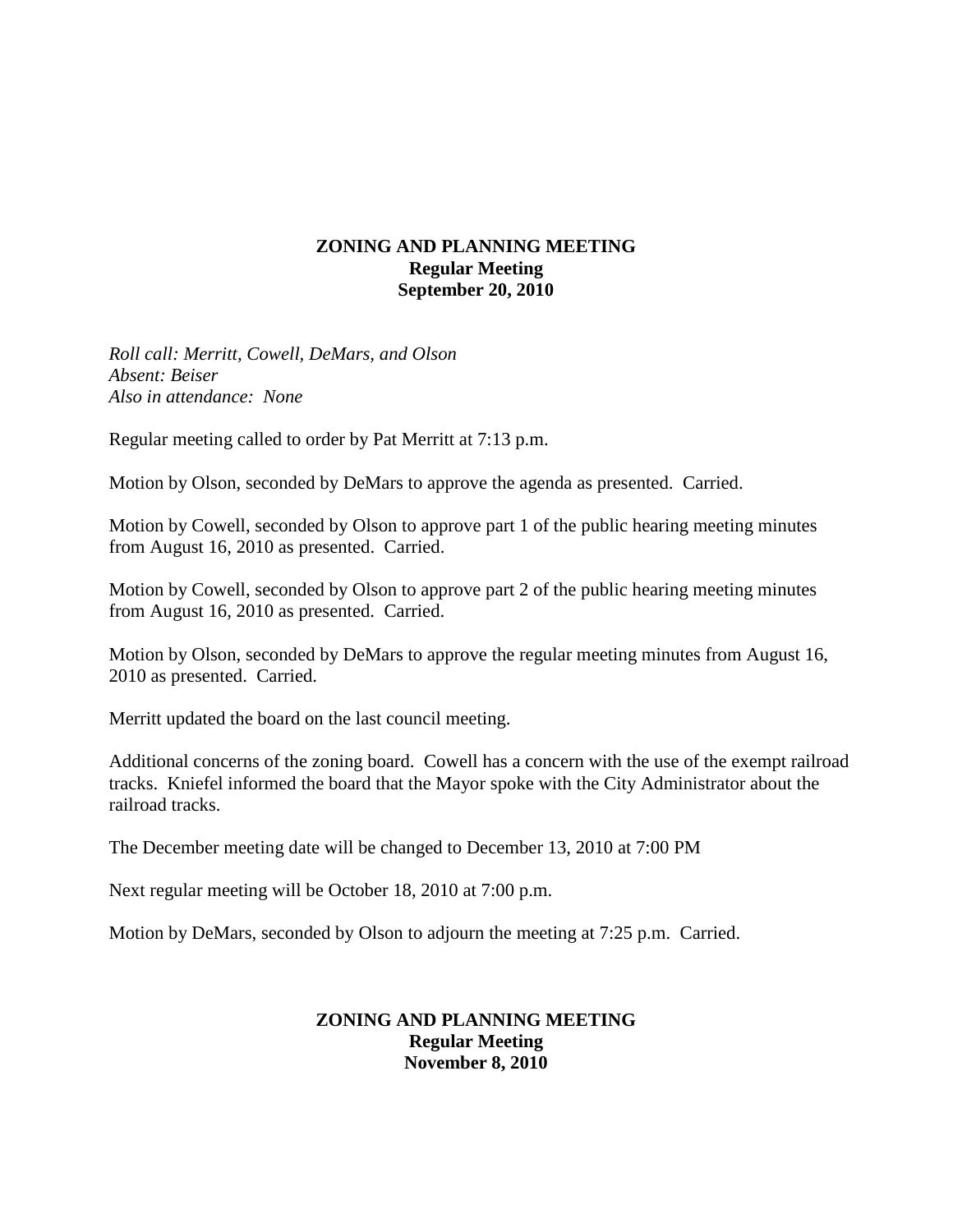*Roll call: Merritt, Beiser, DeMars, and Olson Absent: Cowell Also in attendance: None*

Regular meeting called to order by Pat Merritt at 7:11 p.m.

Motion by DeMars, seconded by Olson to approve the public hearing meeting minutes from September 20, 2010 as presented. Carried.

Motion by Olson, seconded by DeMars to approve the regular meeting minutes from September 20, 2010 as presented. Carried.

Merritt spoke to the Zoning Board about the flood damage to the chalet. Merritt would like to find any way possible to save the chalet. Beiser added that first FEMA will determine if the chalet is salvageable. If FEMA says that the chalet needs to come down, then the DNR will get involved in the placement of a new chalet. Merritt would like to see the chalet built south of the parking lot on the hill by the bathrooms.

Beiser does not feel it is feasible to build a new chalet in conjunction with the municipal complex. They chalet needs to be in the park.

Zoning consensus is to remodel the chalet if the building is allowed to remain in its present location. If the chalet is not allowed to stay or not going to be remodeled, then build new up by the bathrooms.

Merritt updated the board on the council action to officially revoke the conditional use permit granted to the property that was being used by Jeff Karow of Medford Auto Sales for an extra lot to sell used cars.

Merritt discussed with the board the option to start using interim use permits in the future.

Additional concerns of the zoning board.

Beiser asked if code enforcement is still being handled.

Merritt answered that he did not think so at this time.

Next regular meeting will be December 13, 2010 at 7:00 p.m.

Motion by Beiser, seconded by Olson to adjourn the meeting at 7:26 p.m. Carried.

# **ZONING AND PLANNING MEETING Regular Meeting December 13, 2010**

*Roll call: Merritt, Cowell, Beiser, and Olson Absent: DeMars*